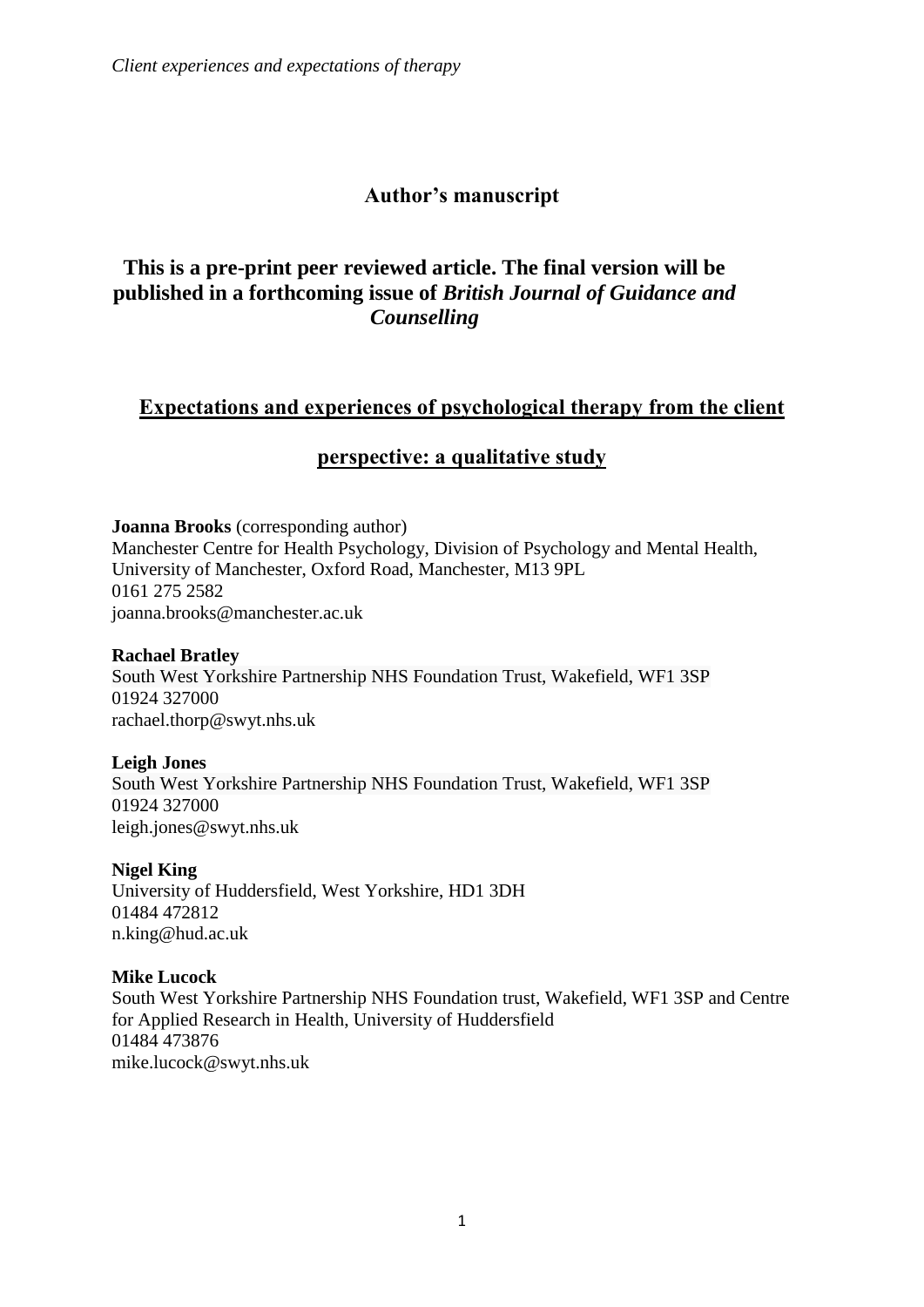#### **ABSTRACT**

Clients' subjective expectations and experiences of psychological therapy are likely to influence engagement and outcomes. A better understanding from the client perspective of how client therapy expectations compare to experiences of therapy may highlight client information needs and improve therapist sensitivity and attunement. In this study, we interviewed ten clients who had recently completed individual therapy about their expectations and experiences of therapy. Interview data were thematically analysed in the template style. Three themes are presented: (1) Undertaking the hard work of therapy and developing personal agency; (2) Abandoning expectations about 'roles' to develop a relationship between imperfect individuals; (3) Applying and owning learning from therapy. This study provides useful information about participants' experiences of psychological therapy from the client perspective, including how these experiences compared to their expectations of therapy, and how these expectations changed over time. These insights could inform the development of materials to ensure those referred to and awaiting therapy are well informed and prepared for the process of therapy, promoting improved client experiences of therapy and increased engagement with the therapy process.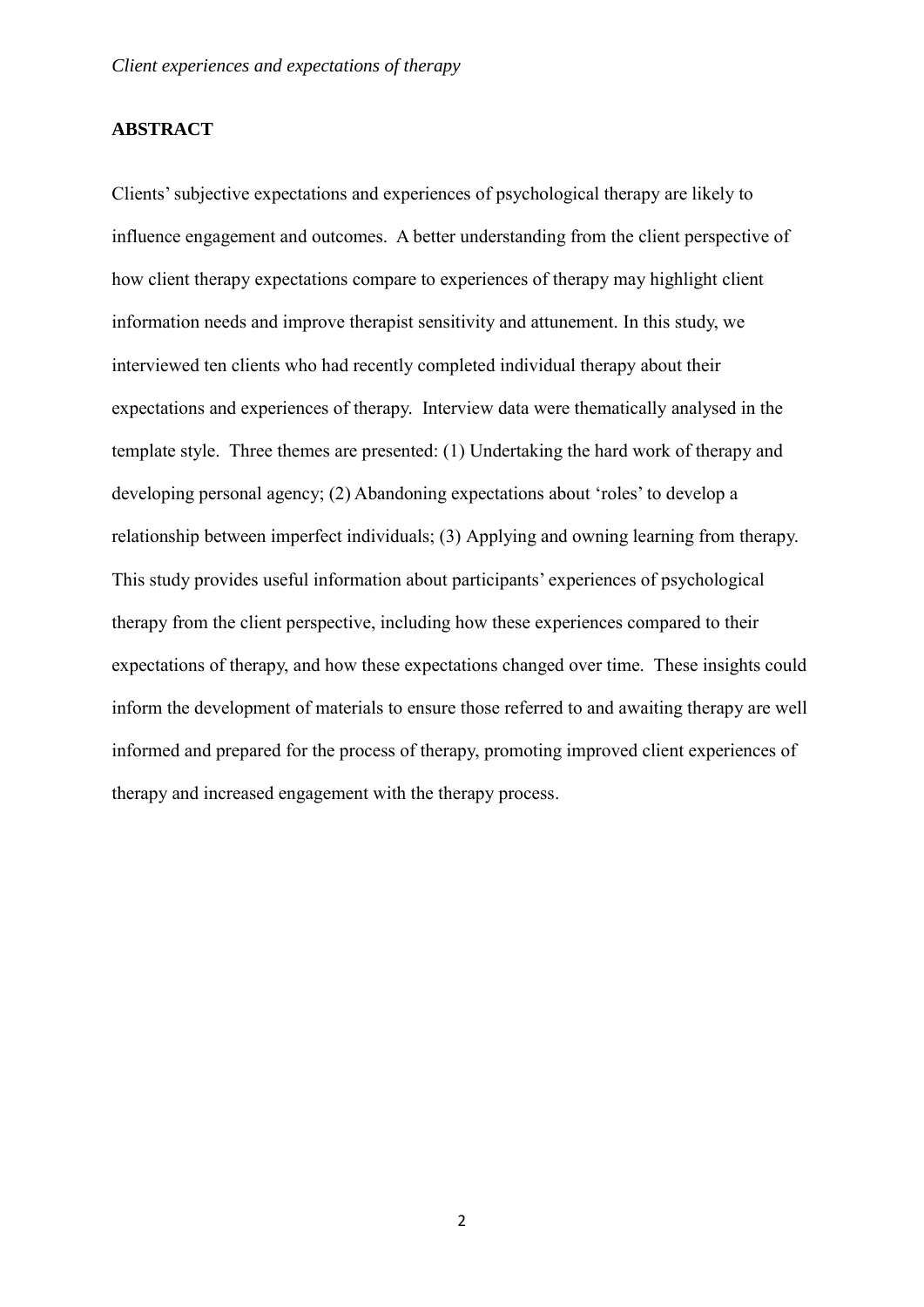Psychological therapists offer well-established interventions for a range of mental health difficulties. There is considerable research demonstrating positive effects of various psychological therapies for a broad array of common mental health difficulties (Lambert, 2013). However, clients do not always benefit from psychological therapy (Scott & Young, 2016), and it is known that a significant number of those entering therapy either fail to engage in therapy or terminate psychological therapy prematurely without significant improvement (e.g. Swift & Greenberg, 2012). In the United Kingdom (UK), most adult psychological therapies services are provided by the National Health Service (NHS) (National Audit of Psychological Therapies, 2013). In a national survey of people receiving psychological therapy from services across England and Wales, around one in 20 respondents reported negative effects of therapy (Crawford et al, 2016). Insufficient information about the nature of psychological therapy and limited understanding of the rationale for it were associated with negative experiences of therapy (Crawford et al, 2016).

Expectations have a strong influence on health outcomes and play an important role in determining treatment outcomes across a range of medical and psychological conditions and (psychopharmacological, surgical, psychological) interventions (Petrie & Rief, 2019; Rief & Glombiewski, 2017). Individual differences (state and trait factors), cognitive constructions, social influences (e.g. close others, perceived cultural norms), prior experiences of treatment and the current treatment setting all influence patients' expectations about treatment (Rief et al, 2015; Rief & Petrie, 2016). Expectations are a common and important factor in psychological therapies (e.g. Constantino, 2012). Expectations can change over time, and may relate to both outcome expectations (the extent to which the client believes therapy will be helpful) and treatment expectations (expectations about what will happen during therapy, including client and therapist roles and therapy duration) (Constantino, 2012; Constantino et al, 2012). Although it has long been well known that clients themselves contribute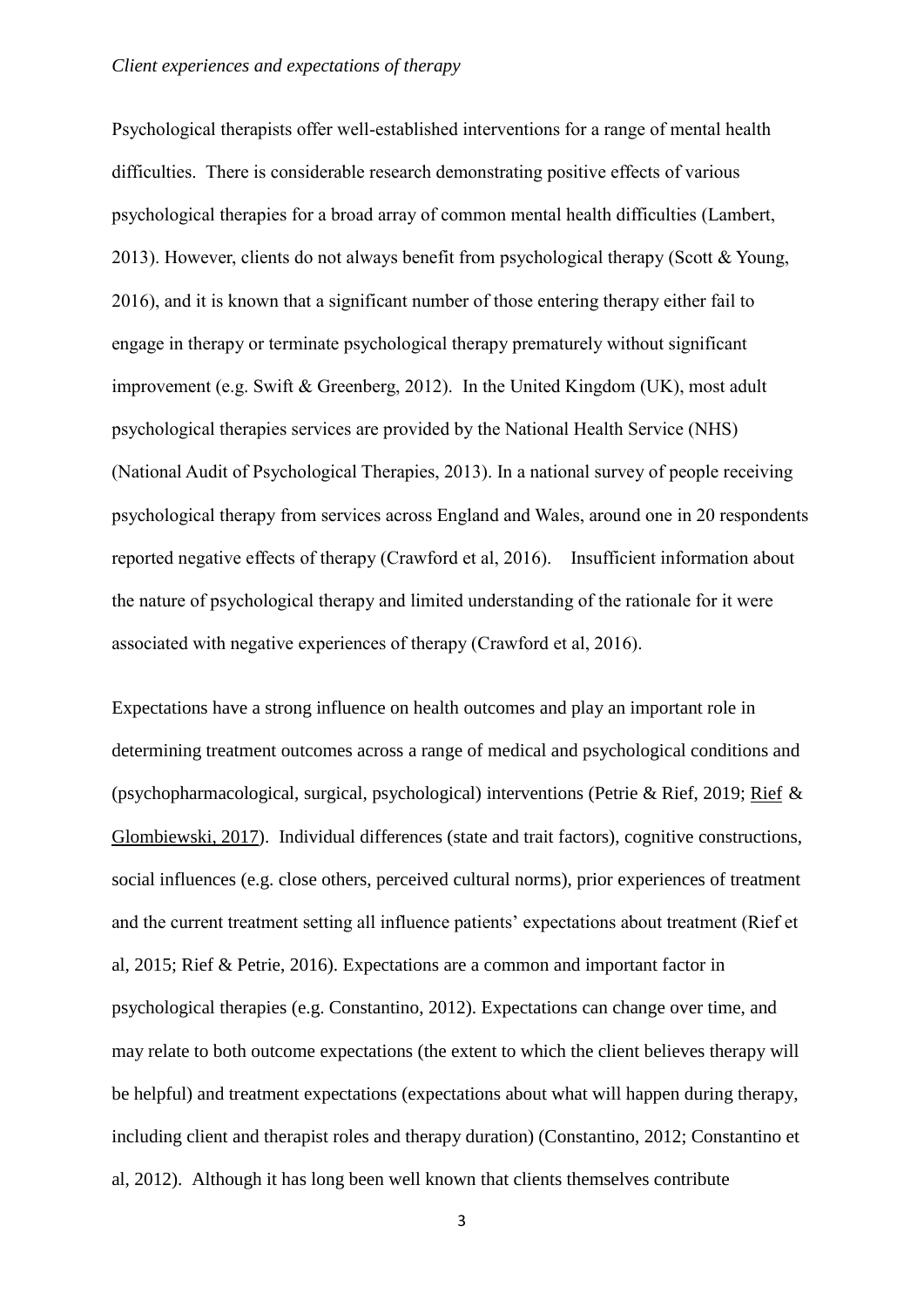importantly and significantly to psychological therapy (e.g. Wampold, 2001, estimated 87% of variance in therapy outcomes to be due to clients), research in this area has been previously criticised for neglecting the client perspective (Levitt et al, 2016; Gordon, 2012; Bohart & Tallman, 2010). Qualitative research approaches allow for exploration of the subjective experience of psychological therapy from the perspective of clients, repositioning the client as central in research (Levitt et al, 2016). Levitt et al's (2016) comprehensive meta-analysis of qualitative research on clients' experiences within therapy calls for better integration of qualitative evidence into research.

The current qualitative study focused on the experiences of clients who had recently accessed a NHS adult psychological therapies service. Although expectations are recognised as an important factor in psychological therapy, there has been relatively little published research examining expectations of therapy (and how these expectations compare with experiences of therapy) from a client perspective. We wanted to explore with participants both their expectations and experiences of therapy, and to understand how these compared. Better understanding of these experiences should inform ways of preparing clients for therapy and managing expectations in a way that enhances positive therapeutic processes, as well as deepening clinicians' understanding of the client experience in therapy.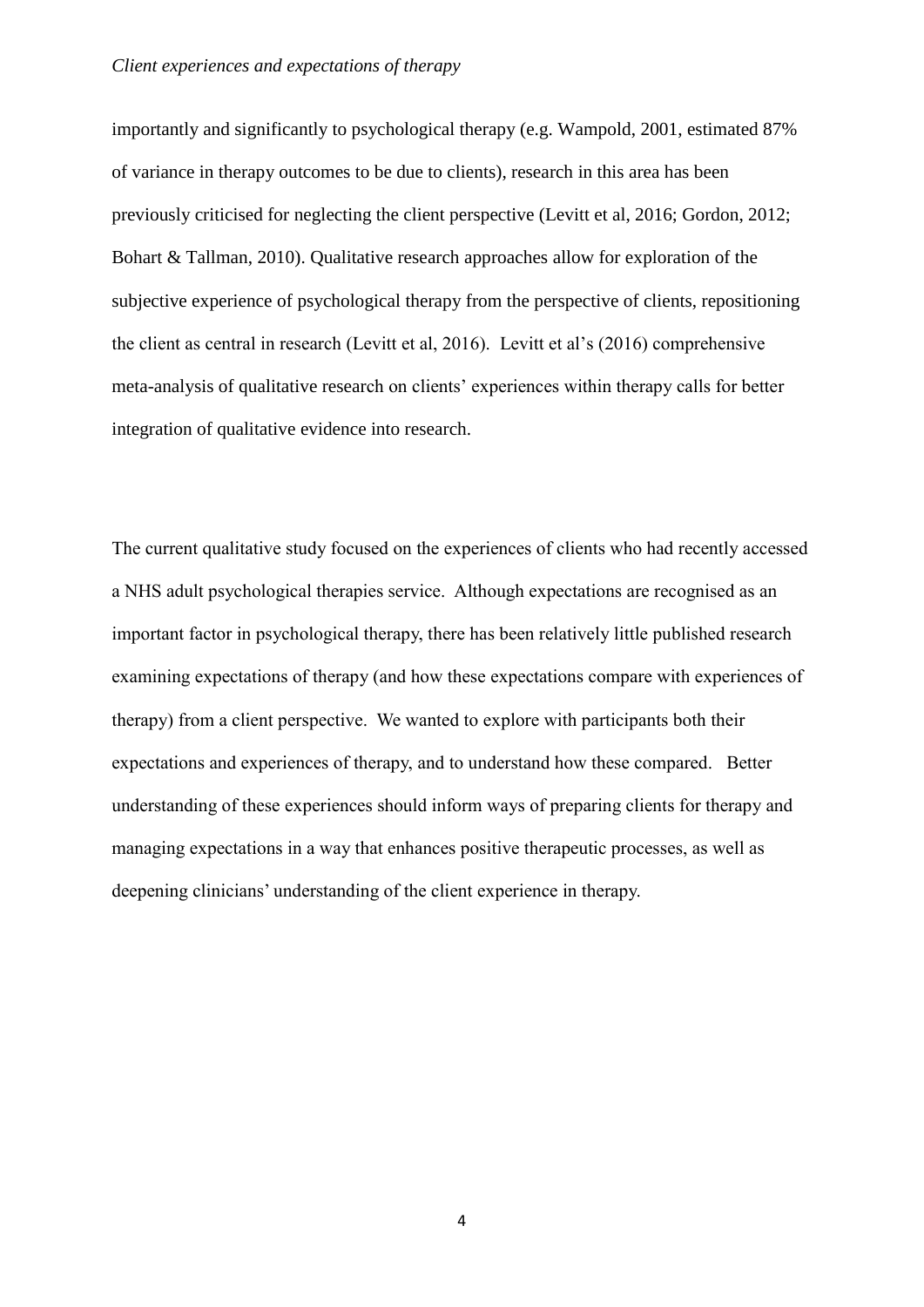#### **METHOD**

#### *Methodology and design*

A qualitative design incorporating semi-structured individual interviews was used to collect rich data focusing on personal expectations and experiences of psychological therapy. Template Analysis (e.g. Brooks et al, 2015), a form of thematic analysis, was used to interpret data and to generate themes representing recurring features across participants' accounts. Our work was undertaken from what Brooks and King (2017) have described as a 'limited realist' position. We wanted (whilst acknowledging our own role in the research process as researchers and clinicians) to understand participant experience. Whilst recognising (and welcoming) participant accounts as individual and subjective, we understand these accounts (and our findings) as having potential applied relevance beyond the research process and setting, with relevance and possible implications beyond this particular study setting.

#### *Participants*

Participants were 10 clients who had recently completed a course of psychological therapy and been discharged from a NHS adult psychological therapies service. The service was a stand-alone secondary care service offering a range of therapeutic interventions to individuals experiencing moderate to severe enduring mental health concerns. Participant ages ranged from 28 to 68 years, and the male: female ratio was 2:8. All participants were of white British ethnicity.

Recruitment was undertaken by the seven therapists (qualified clinical psychologists [N=5] and counselling psychologists [N=2] with training in the specific interventions delivered to clients (see table 1) and working for the service with whom potential participants had had clinical contact. All therapists were female. Participant details, including number of sessions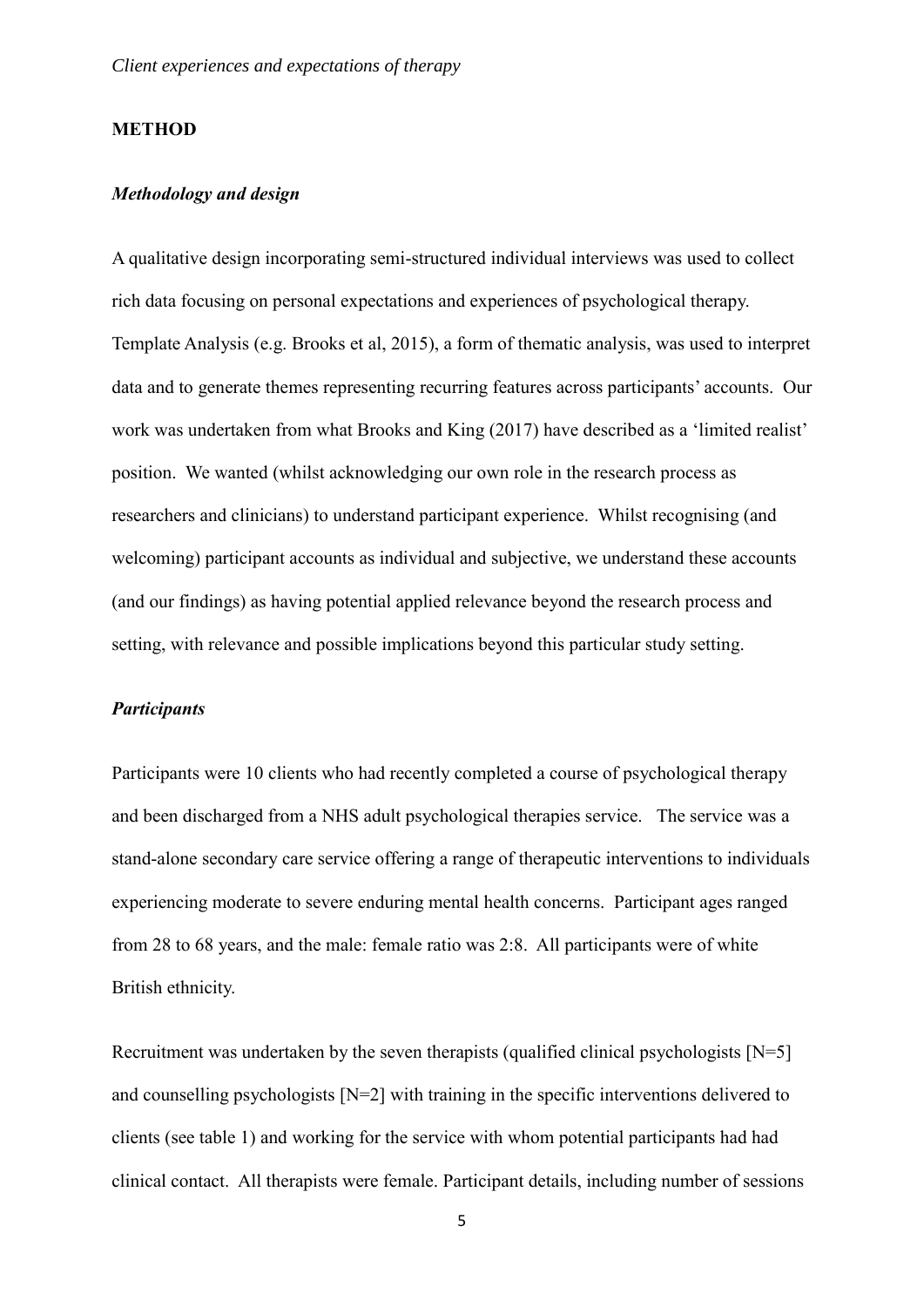attended and type of therapy employed are presented in Table 1. The number of sessions clients had attended varied from 9 to 39 (see Table 1). All participants had been discharged from the service and were considered by their therapist to have completed therapy.

#### **INSERT TABLE 1 ABOUT HERE**

#### *Ethical approval*

Research ethical approval for the study was obtained from NHS Research Ethics (15/NS/0063). Management approval from the relevant NHS Trust was also obtained.

#### *Procedure*

All seven therapists were asked to identify their last two clients who had recently (in the last six months) completed therapy and undergone planned discharge. Therapists excluded any clients who had terminated therapy without undergoing planned discharge or who would be unable to provide informed written consent. Invitation letters (including the researcher's contact details and a study information sheet) were posted to potential participants. Participants were invited to contact the researcher directly if they wished to take part. The letter and study information sheet stated that the purpose of the study was to better understand the experiences of those who had attended the service. It was made clear that the researcher (the first author) was a female university academic who was independent of the service, and that participation was voluntary. Upon contacting the researcher, participants were given the opportunity to ask any questions about the study prior to arranging an interview appointment.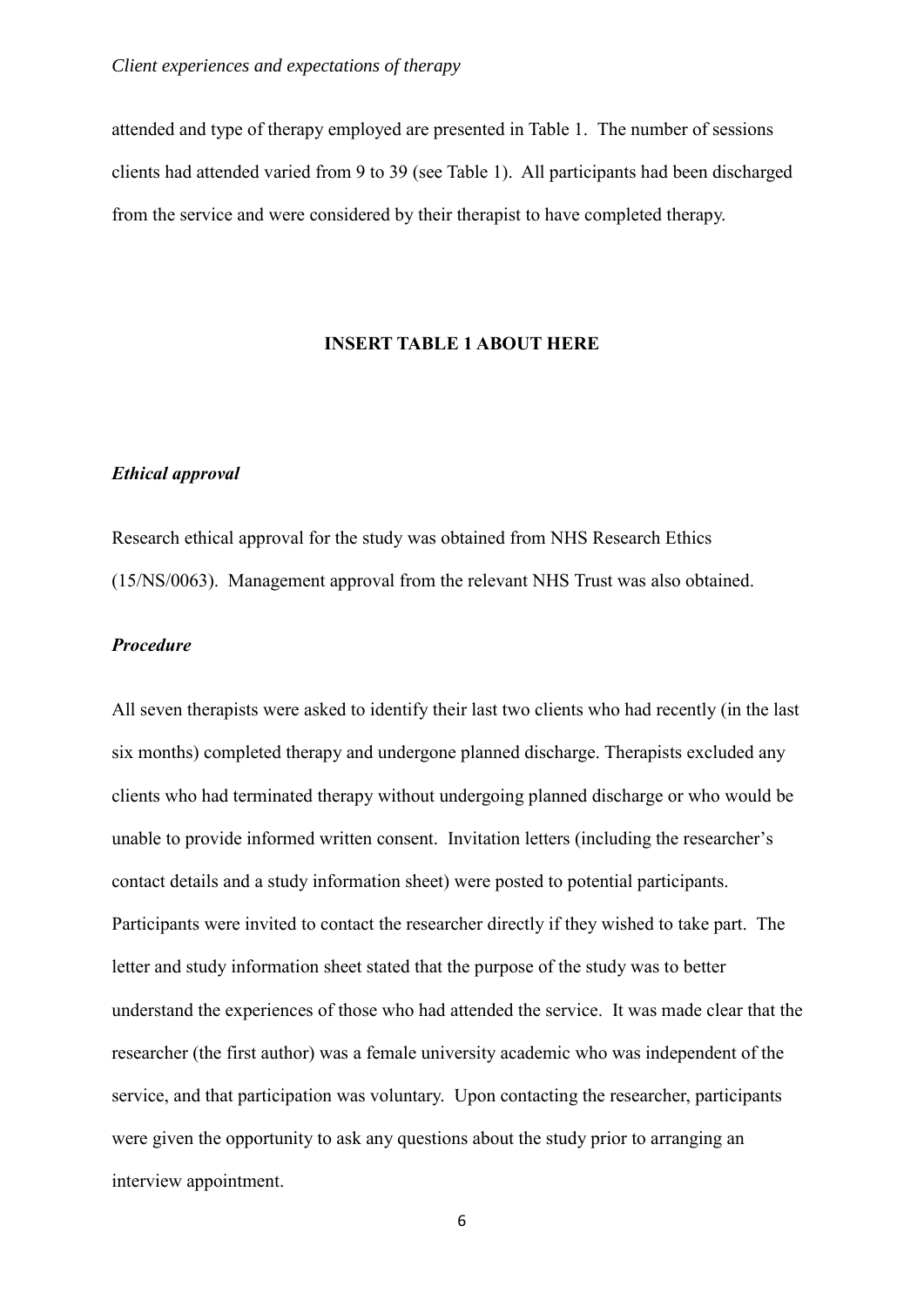10 clients responded and took part in interviews with the first author (an experienced qualitative researcher). Participants were interviewed at a location chosen by them following discussion with the researcher: eight participants were interviewed at their home and two in a private room in a local community building. Participants provided written informed consent at the start of the interview (including consent for the use of anonymised direct quotes in publications). Participants have been allocated pseudonyms and any identifying information removed to protect their anonymity.

An interview guide (designed by the first author in consultation with the other authors and with feedback from other therapists working in the service) covered four broad areas with each including further sub-areas to probe as appropriate, depending on and responsive to the context of each individual interview. The broad topic areas covered were:

- Background to referral into the service
- Expectations of the service
- How expectations of the service had compared with experience of therapy
- Information/ advice that would be useful to others attending the service in the future

Interviews lasted between 43 and 113 minutes (mean duration 61 minutes) and were audiorecorded and transcribed verbatim. The interviewer was explicit that she had no particular prior knowledge of the service and was undertaking the work from an exploratory perspective.

#### *Analysis*

Template Analysis (e.g. Brooks et al., 2015) was used to analyse data, and followed the stages described by King and Brooks (2017). Template Analysis is a form of thematic analysis in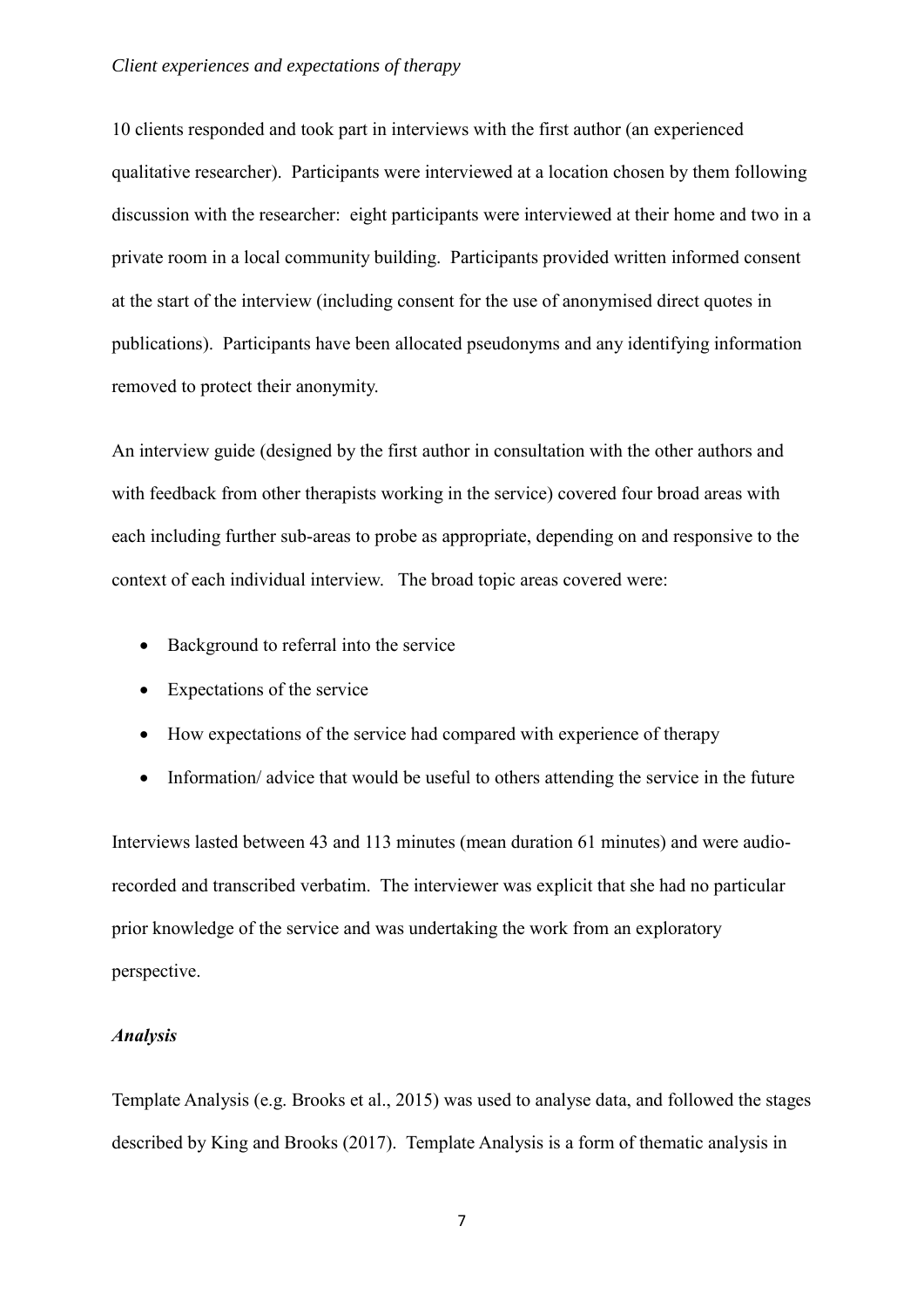which, qualitative data are hierarchically thematically coded through the iterative development of a coding template. Analysis was led undertaken by the first author with a focus on understanding how experience of therapy contrasted with expectations of therapy. Preliminary coding was initially undertaken on a subset of the data (four interview transcripts). This involved highlighting data of relevance and assigning these segments initial descriptive codes. Codes were then grouped into meaningful clusters, and the research team began to reflect on and define how emerging themes related to each other within and between clusters. Further coding was undertaken at this point on another three interviews and further emerging themes informed the continuing clustering process. At this point an initial template was constructed: this was then applied to the final three interviews. Necessary modifications to the coding template to ensure it adequately represented the data were undertaken and this final version of the template was applied to the full data set. Analysis was regularly discussed on multiple occasions at ongoing intervals with the research team (comprising another qualitative academic psychologist researcher, a clinical psychologist trained in cognitive therapy not working in the service and two therapists working in the service – one a counselling psychologist with further training in EMDR and CAT; one a clinical psychologist with further training in schema therapy and DBT) to reach agreement on thematic structure. NVivo was used to facilitate analysis and data management.

The final template focused on data relating to client experiences and expectations of therapy. It comprised three top-level themes which are reported here: (1) *'I didn't know what I was capable of':* Undertaking the hard work of therapy and developing personal agency; (2) '*It's 50% me, 50% her'*: Abandoning expectations about 'roles' to develop a relationship between imperfect individuals; (3) *'You take your stabilisers off and off you go':* Applying and owning learning from therapy.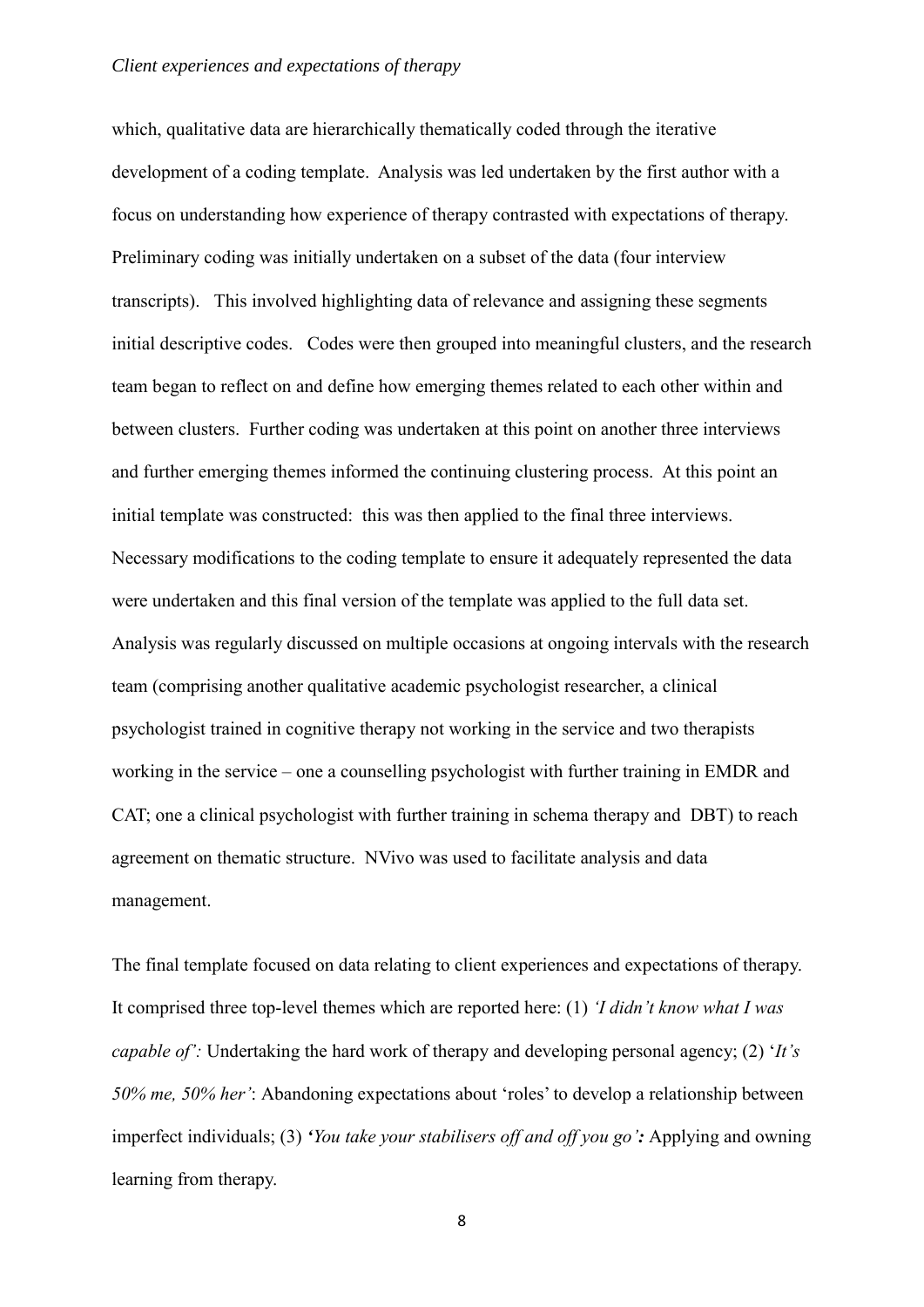#### **FINDINGS**

## *[1] 'I didn't know what I was capable of':* **Undertaking the hard work of therapy and developing personal agency**

This theme describes how participants experienced therapy as difficult work that was more demanding than they had anticipated. It captures ways in which participants experienced undertaking therapy as challenging work which they were required to take responsibility for, and ways in which this experience contrasted with their initial expectations. Participants described developing a sense of personal responsibility and playing an increasingly active role in their own therapy. They expressed surprise at what they had achieved and pride in their newly realised capabilities and their progress.

Participants had all spent (often considerable) time on waiting lists before their first appointment with a therapist. Accessing the therapy service had not been quick or straightforward, most accounts described referral and assessment as lengthy, challenging processes experienced as exhausting at a vulnerable time. The act of accessing the service was seemingly understood representing a place of refuge and safety – once reached, things would be 'ok' (Gina [EMDR for PTSD]: *'I'd got to that stage where I was reaching out for therapy and I were banging my head against walls so when it* [appointment letter] *came it were like thank god for that, maybe it'll be ok now'*).

This understanding of therapy as representing arrival at a 'safe space' shifted once participants began their therapy sessions. Participants reported that it became clear to them early on that the work of therapy was far more arduous than they had expected. Participants repeatedly described undertaking therapy as unexpectedly 'hard work' (Molly [Trauma focused CBT for PTSD and eating disorder]: '*I had no idea how difficult I was going to find*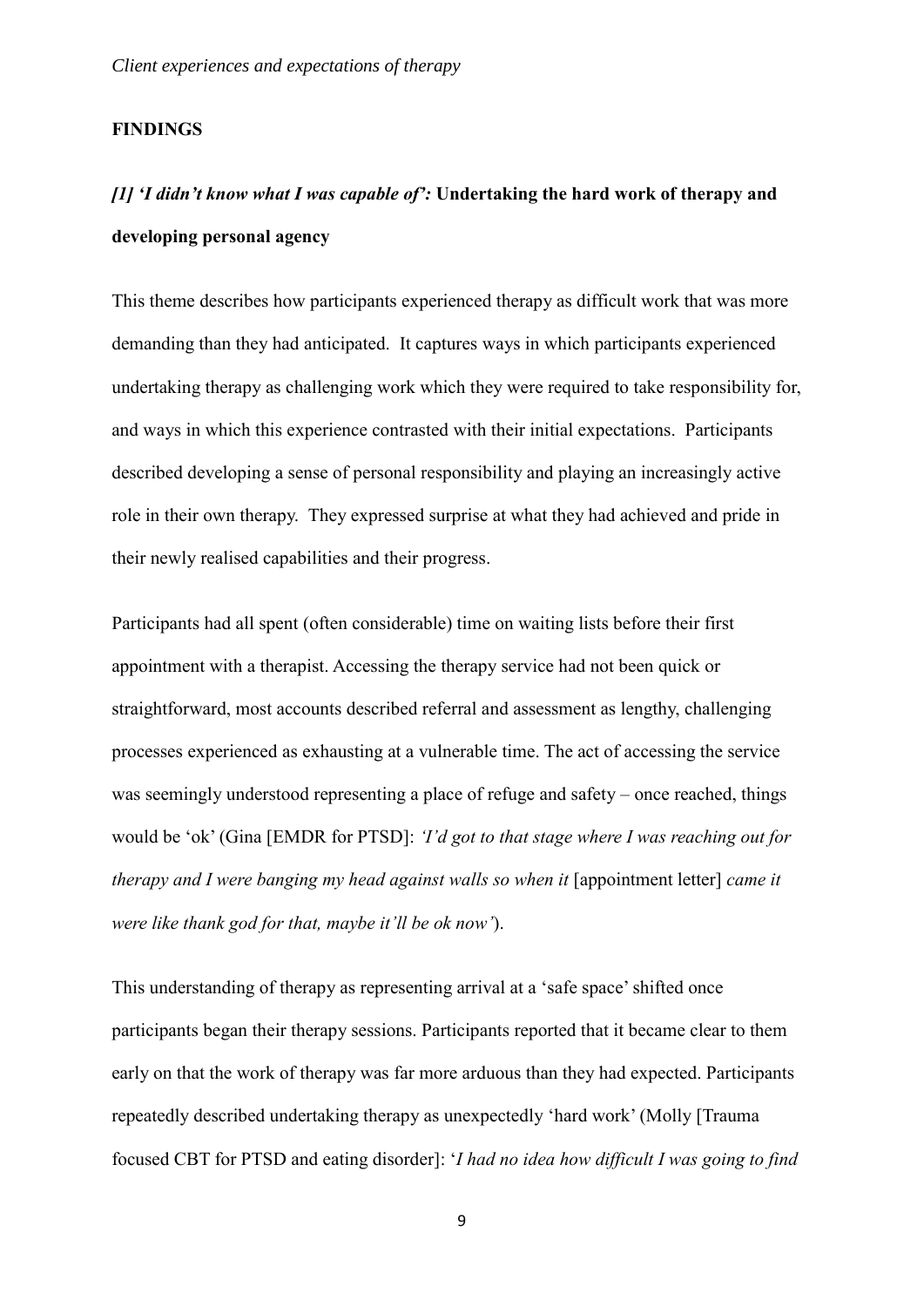*it once I got into it and how much hard work it actually is to go through therapy'*). This contrasted with the assumptions of some prior to undertaking therapy that the therapist or simply the act of attending therapy would 'make me better'. The work of therapy required full and active engagement and very often was described as going to unsafe places (Alice [EMDR and compassion focused CBT for emotion regulation and complex PTSD]: '*I didn't leave a stone unturned, we didn't leave that one stone at the very, very bottom that I used to protect and keep, no I can't tell anybody that, I can't ever say those words out loud')*. Therapy sessions were rather experienced as a supportive although not necessarily comfortable place in which to undertake challenging work (Tony [CAT for mixed depression and anxiety]: '*It was my safe zone, I cried and snotted all over the place… you can just, total release and just be totally honest, and that's the bit that helps*'). Participants contrasted this with initial expectations of undertaking therapy as a passive recipient in a regular, timelimited session. The work of therapy was described as all-encompassing, making significantly greater demands on participants than they had expected and not simply limited to therapy sessions (Julia [EMDR for Dysthymia and PTSD]: '*It is hard work and it's every single day. I didn't realise there was so much work involved, I didn't know I was capable of it'*). A number of participants described the process of therapy as akin to a journey (e.g. *'progressing on a very difficult journey',* Gina [EMDR for PTSD]), and several emphasised that improvement was not necessarily immediate or a linear process.

## **2.** *'It's 50% me, 50% her'***: Abandoning expectations about 'roles' to develop a relationship between imperfect individuals**

Whilst the therapeutic relationship was central for all participants, participants described their understanding of the role of the therapist and their experiences of this relationship in varied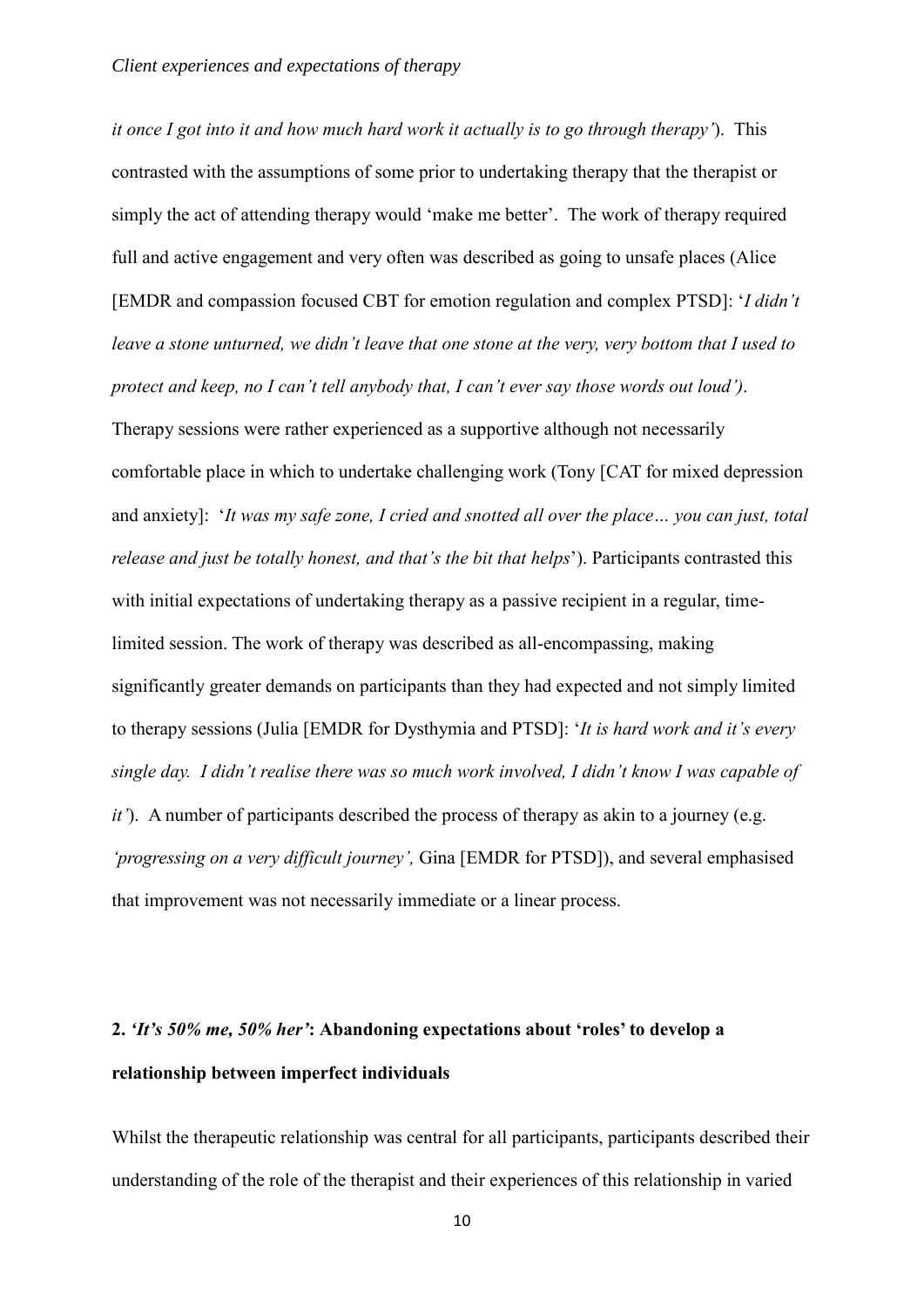ways. This theme captures the nuanced and sometimes changing understandings of the therapist and their role in therapy and highlights the therapeutic relationship as one between two necessarily imperfect human beings, that imperfection being what makes the relationship genuine and useful.

Participants reflected on taking a conscious decision to fully engage with therapy. Metaphors used by participants ('*opening the can of worms'*; '*opening Pandora's box'*) reflect this sense of consciously choosing to 'take the leap' to engage in this challenging process. This was dependent on their establishing a trusting relationship with the therapist. Whilst for some this happened very quickly and early in the sessions ( e.g. Molly [Trauma focused CBT for PTSD and eating disorder]:'*We gelled quite quickly and it was very, very easy from the word go*'), for most participants this was described as a more slow and cautious process. Developing this relationship was not described in terms of simply assessing the therapist in terms of their professional capabilities, although these were important. Participants understood the service as being staffed by highly qualified professionals with valued professional knowledge and expertise and several contrasted this with previous experiences of therapy from other sources ( Tony [CAT for mixed depression and anxiety]: '*I'm going to use a football analogy of going to see a Conference team and going to see Manchester United*'). For some participants there was initially a sense of fault on their own part at the time taken to develop and build this working relationship (Gina [EMDR for PTSD]: '*The first sessions, I always felt that I wasted her time'*). For others a reluctance to fully engage initially manifested itself in an somewhat aloof attitude, perhaps as a means of self-protection (Alice [EMDR and compassion focused CBT for emotion regulation and complex PTSD]: '*I think I had a little idea, 'I'm actually a lot cleverer than you, I'm too complicated, you could never understand me').* Prior to therapy, notions of 'the therapist' and their role had been varied (from archetypal notions of a healer who would 'make me better' to an authority figure to impress or gain the upper hand over).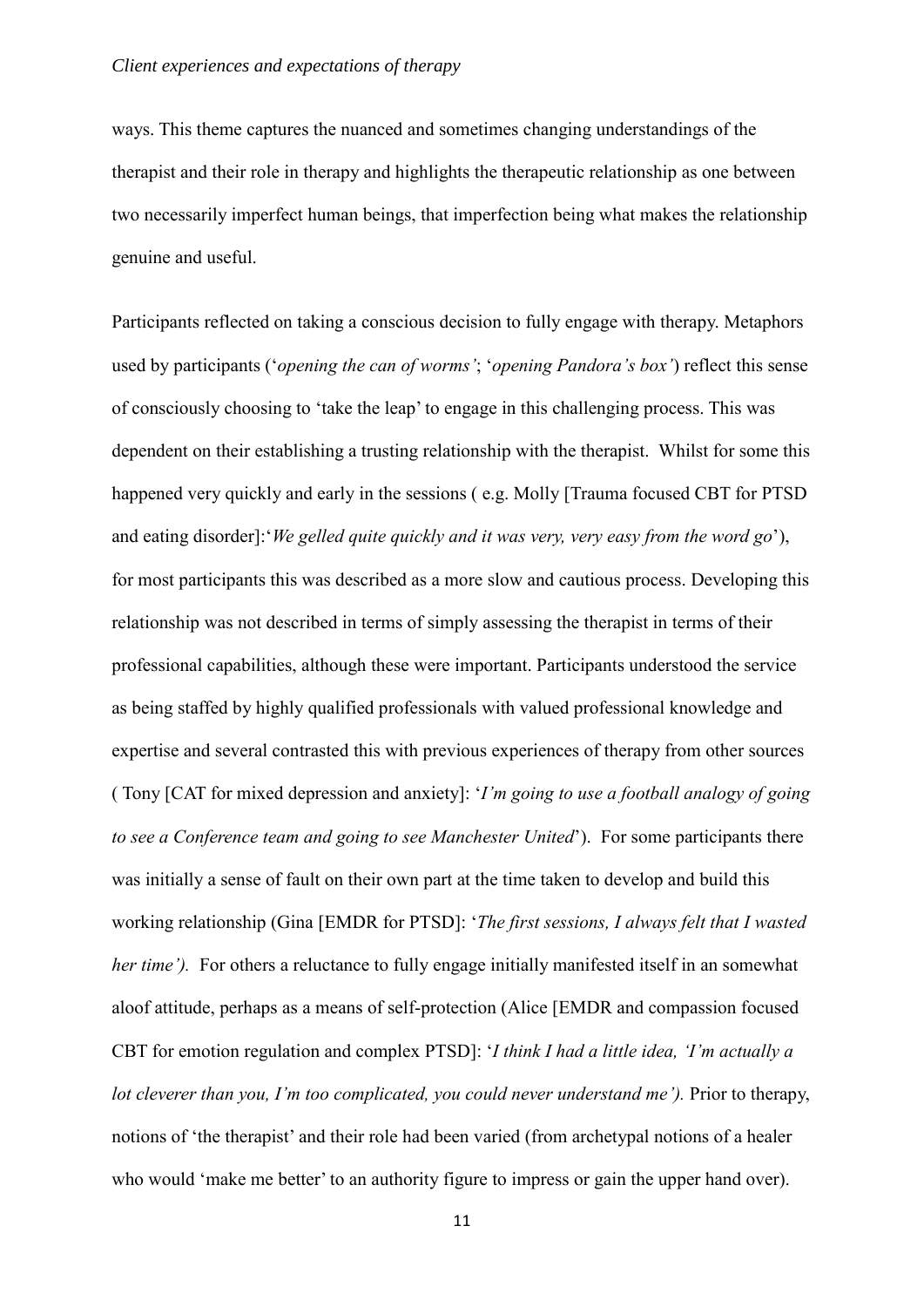As therapy progressed and a relationship was established, the therapist became more 'human' rather than a role (Alice [EMDR and compassion focused CBT for Emotion regulation and complex PTSD]: '*We're just two human beings in a room, we're not, you know, the counsellor and the troubled patient type thing').* The therapist was increasingly understood as someone there to support the client in their own therapy, a personal and effortful process requiring courage and commitment to achieve lasting, meaningful change (Wendy [CAT and CBT for eating disorder and PTSD]: '*It's 50% me and 50% her…She could help me and I don't mean take problems off me and deal with them for me. She can direct me in how I can help myself').*

Whilst the therapist then was understood as a highly skilled professional, participant accounts reflect the importance of the therapeutic relationship being experienced as truly personal and human. Where participants experienced therapy as less individual (adhering perhaps to the perceived imposition of a particular therapeutic model of therapy indiscriminately - e.g. Nadia [CBT and MBCT for low mood, anxiety and chronic pain]; '*It's all about this mindfulness, it doesn't matter who I go to because that's what's on the agenda … it actually doesn't matter what problem you've got, you're going to have to fit in somehow'*), then therapy was found to be less useful. Another participant recounted an ongoing focus in her sessions on a specific element of her experience (a diagnosis of cancer) which she did not believe was especially relevant to her distress. (Paula [Compassion focused CBT for anxiety and PTSD]: '*I would have liked to talk about that in my sessions but I felt that I couldn't because she wouldn't have understood it. She did want to help and you could tell that, it's just I don't think she had the experience to and I think she felt uncomfortable').* It was Paula's impression that the therapist was focusing on a non-collaborative case formulation which she (the client) did not accept because of (what she perceived as) the therapist's personal discomfort and level of experience. In the previous theme, the importance of developing a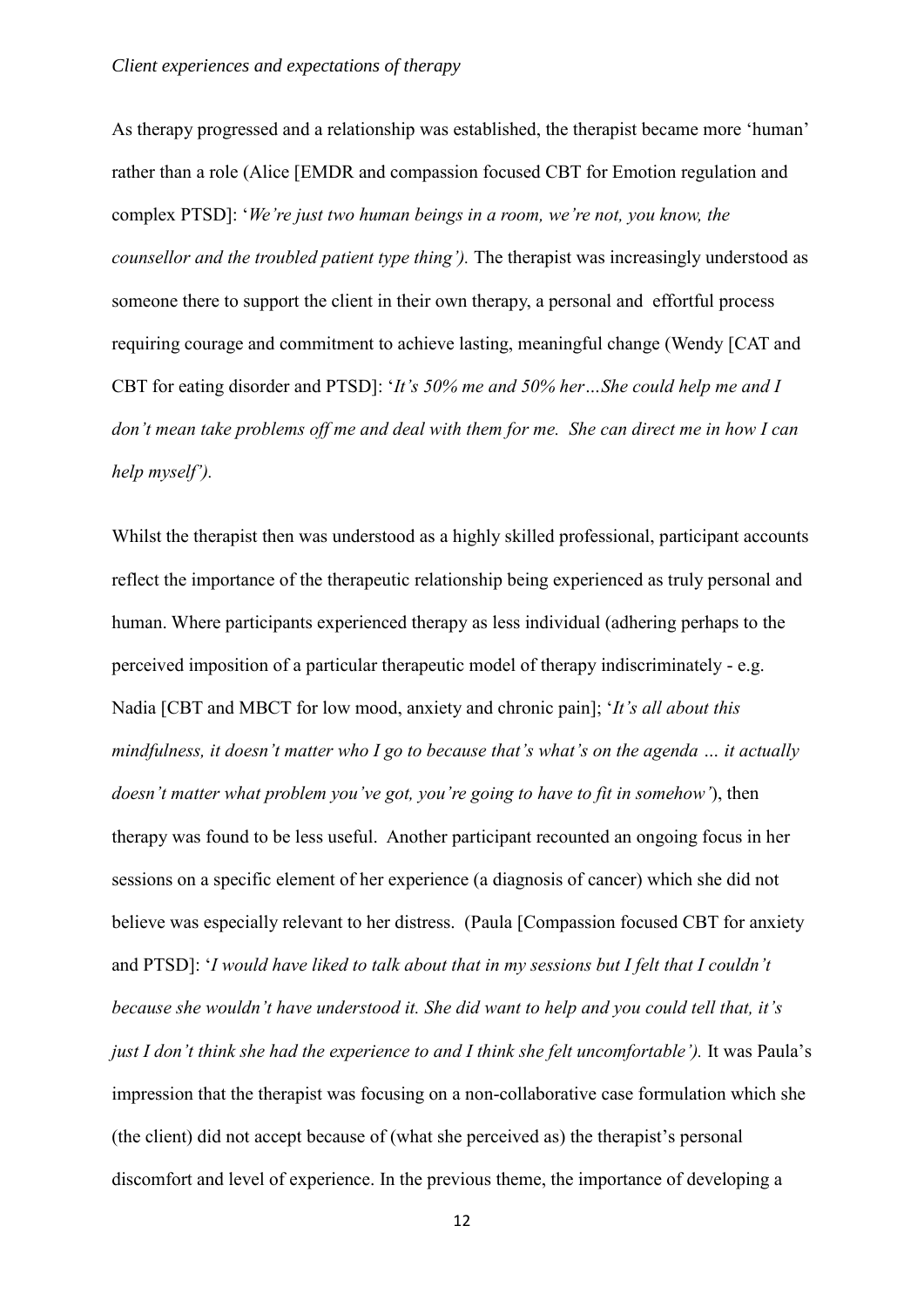sense of personal agency was emphasised – this cannot develop if the client's sense is that they are being 'done to', that therapy is progressing according to some guidelines or set protocols rather than in response to their individual and personal situation. Where experienced therapists were understood as flexibly applying psychological expertise to meet individual need, this enabled participants to develop and retain a sense of control and ownership over their own therapy (Molly [Trauma focused CBT for PTSD and eating disorder]: *'The different techniques and how she's able to tailor that to me rather than being a 'one size fits all' therapy…I was definitely given control of it, was a massive deal to me, it was reassuring to have that).*

Not having to fit into a 'one size fits all box' and experiencing the therapy relationship as one of unconditional regard from the therapist permitted participants to relinquish their own entrenched 'roles' (Wendy [CAT and CBT for eating disorder and PTSD]: '*She weren't judging me, she were accepting me for being a human being and not being a mum, not being a sister, not being a daughter. I felt listened to and cared about. Every single session, I felt I'd been heard'*). Yet a truly 'human' relationship is between imperfect people (both client and therapist) and could ,on occasion, lead to a therapeutic rupture (Theresa [CBT for interpersonal difficulties, emotion regulation and anxiety]: '*At one point, I literally told her to fuck off for summat she said to me, she touched a nerve, I weren't for going back'*). The process of working through a rupture was though described in positive terms (Theresa: *'But she wrote me a lovely letter, she actually wrote me a letter apologising and keeping it open…that were really special, that').* Understanding the therapist as human is to understand them as fallible. This contrasts with other participant accounts of feeling fearful of upsetting, burdening or 'offending' their therapist, (e.g. Nadia [CBT and MBCT for low mood, anxiety and chronic pain]: *To be honest, because she was nice, I used to kind of want to please her, I didn't want to let her down. So I'd end up saying 'Oh yeah, that kind of helped' when really it*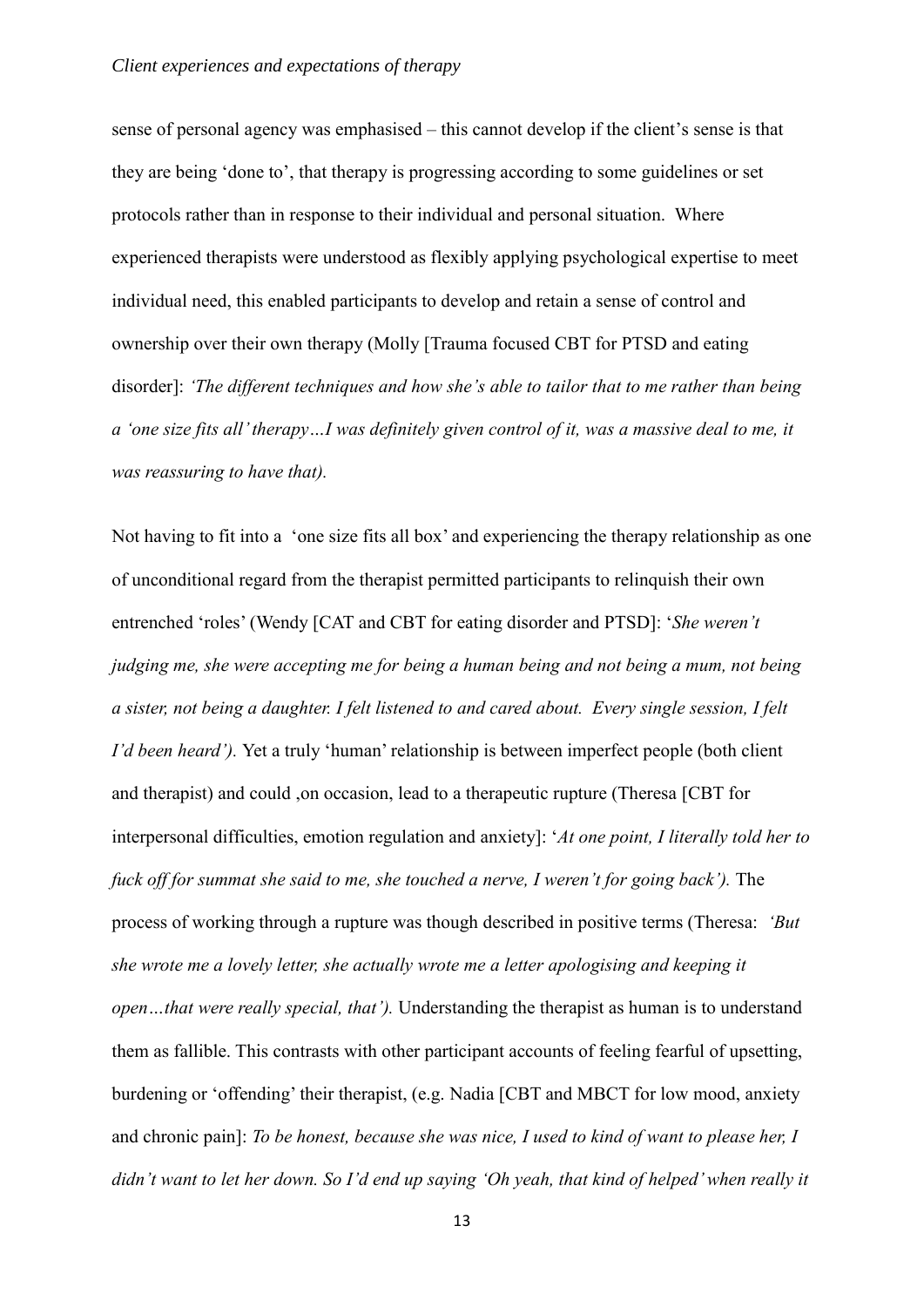*didn't;* Henry [CBT for anxiety]*: I'm not going to upset her, I'm not going to rub her up the wrong way, I've got to be nice with her, I need her a lot more than she needs me).* Here, 'roles' are still being played out by participants, and a perceived power imbalance between therapist and client limits the extent to which an open and honest relationship (described as crucial for useful therapeutic work to take place) is possible. A 'good' therapist-client relationship is, it seems from our participants' accounts, not one without conflict; it is one in which (bi-directional) challenge is possible and an important therapeutic tool.

*She challenged me and I challenged her. There were nothing that were hold barred, everything and anything were open for discussion, even if it did make me feel uncomfortable. And that's what I wanted, I liked it when she challenged me. Yeah, sometimes it were challenging, but it needed to be done… You need to let them see the real you, don't tell them what you think they want to hear, tell them what you want them to hear.* 

**Wendy** [CAT and CBT for eating disorder and PTSD]

# **[3]** *'You take your stabilisers off and off you go':* **Applying and owning learning from therapy**

The final theme reflects on perceived therapy outcomes, and in particular conveys new learnings, ways in which participants understood therapy as facilitating change and the perceived extent and reach of such change. Learning included specific strategies and skills, as well as (for some) novel alternative views of the self and the world. These were not necessarily expected outcomes. Most participants reported positive and far-reaching therapy outcomes, but not all. This theme draws attention to particular aspects of therapy and the therapeutic process which participants reported as supporting fundamental change – as well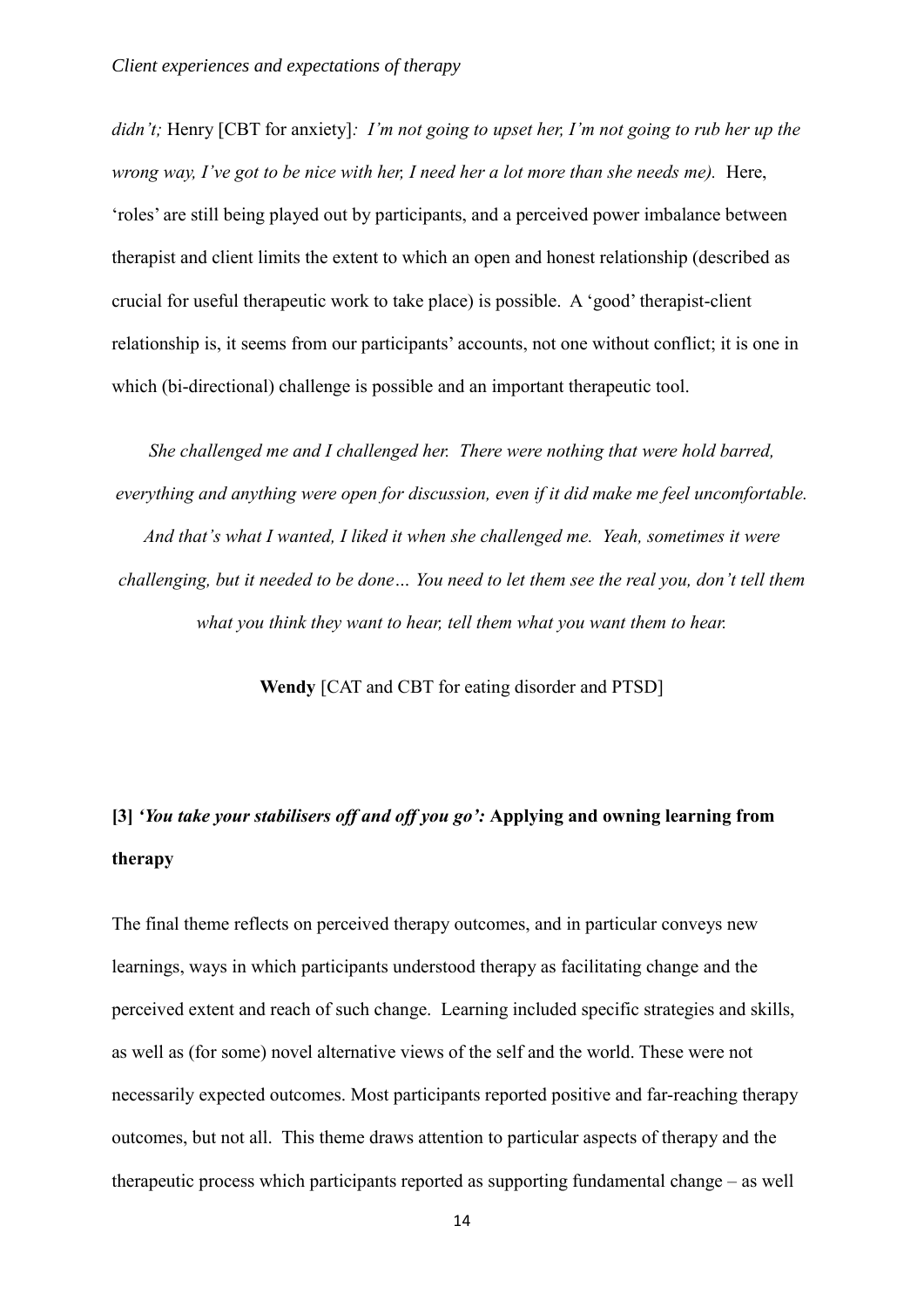as aspects of therapy that were understood as contributing when therapy did not result in any significant perceived change for participants.

Therapy was frequently described by participants as providing a 'tool kit' of new strategies for coping and alternative ways of conceptualising their difficulties. When these strategies were understood as being selected from an existing array of possibilities but tailored by the expert therapist to individual need, therapy is congruent with the sense of personal agency and genuine relationship highlighted in the previous two themes. Available (and welcome) approaches and activities were not necessarily anticipated (Molly [Trauma focused CBT for PTSD and eating disorder]: '*Talking wasn't my forte at all, it became much more actually putting things down on paper or seeing things visually on boards and that was a really helpful thing. I didn't realise that was an option'*) – where participants recounted a sense of having worked together with the therapist to develop a personalised 'programme' for therapy, this was experienced as both encouraging and empowering. That choice was available to them was not something participants had expected prior to therapy. Offering an alternative lens through which to view difficulties was another key reported learning from therapy which had not been clearly envisaged (Theresa [CBT for interpersonal difficulties, emotion regulation and anxiety]: '*She made me look at stuff different').* Participants described continuing to apply strategies after therapy ended, with many reporting referring back to their therapy 'notes' for ongoing guidance. For some participants, undertaking new behaviours (e.g. implementing self-care for psychological well-being) represented a fundamental shift *(*Julia [CBT and MBCT for low mood, anxiety and chronic pain]: '*It was so unfamiliar to me to say to myself, come on, what do I need to do today to make myself feel better? And now I do that, whereas before it would have seemed bloody stupid and selfish').*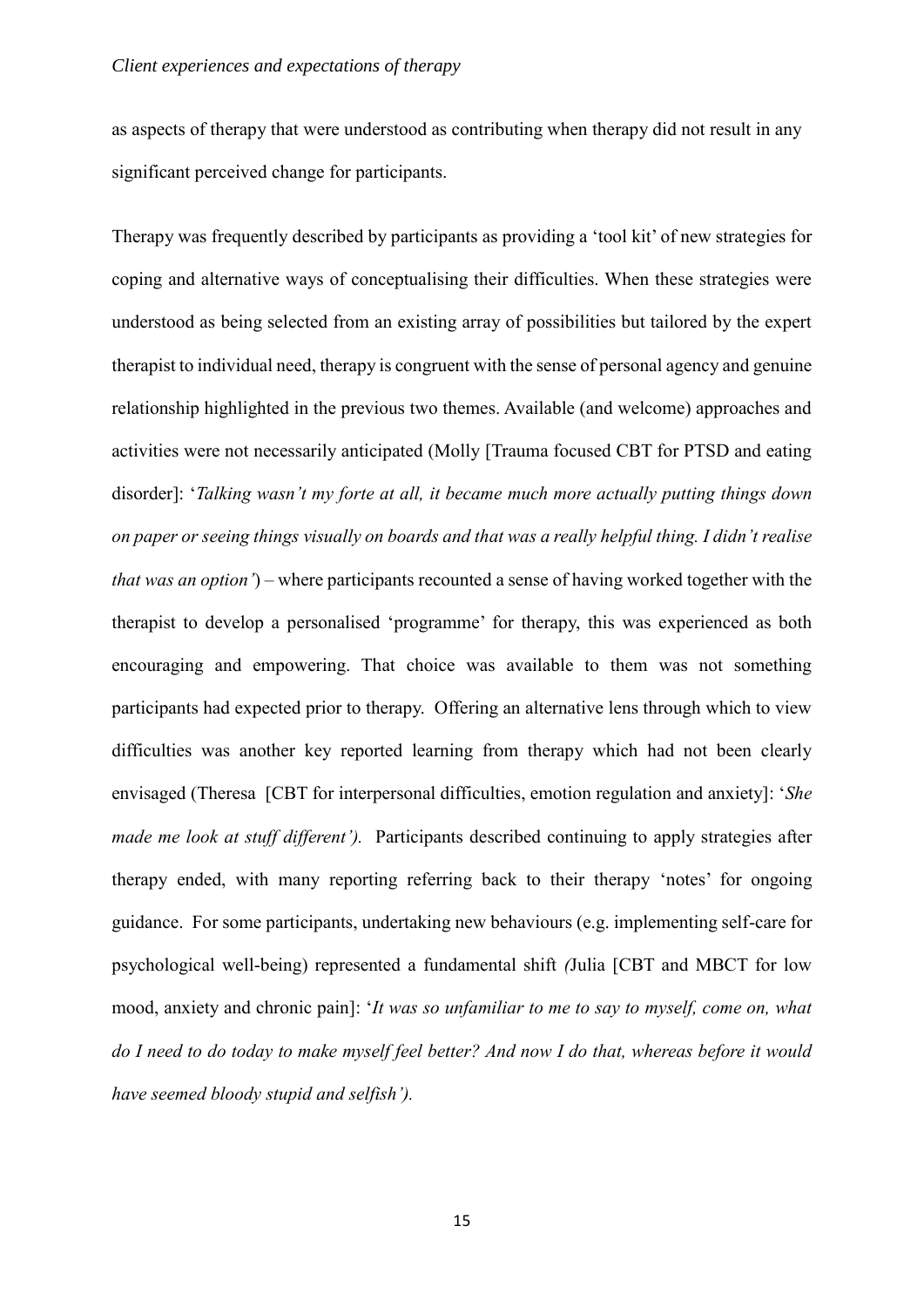Whilst participants rarely reported expecting a specific outcome prior to therapy, at least some change was broadly anticipated. Where change was felt to be insignificant, shallow, limited or absent, there was some sense of let-down. Where tools and strategies presented in therapy were perceived as irrational or an ill fit, change is considered impossible (Paula [Compassion focused CBT for anxiety and PTSD]: '*All the time I was there, it was being driven to me that I had to think about myself only and no-one else. I had to do things how I wanted, regardless of how it hurt anyone else, which I found difficult. That's not how I've been brought up and it's not how I've brought my children up'*). Perceived fundamental change depended on the extent to which participants had felt the new and the unfamiliar strategies and viewpoints introduced through therapy made sense to them, felt they were personally resonant and had developed a sense of ownership. If these changes and alternatives had become fully integrated, therapy was experienced as and described by participants as transformational (Gina [EMDR for PTSD]: *'has totally changed my life').*  Experiences of the ending of therapy were important here and those who experienced this as non-negotiable or abrupt felt abandoned and alone (Theresa [CBT for interpersonal difficulties, emotion regulation and anxiety]: '*You wait too long and you get kicked out. The end, you feel like you've opened this can of worms, and now you've only got so many sessions, "Bye bye, deal with it on your own, off you go"'*). Where psychology services were experienced as a '*dead end service*' (Molly [Trauma focused CBT for PTSD and eating disorder]) and with no clear sense of what might be usefully available to them in the future, participants are left feeling isolated and without hope of change (Nadia [CBT and MBCT for low mood, anxiety and chronic pain]: '*I've sort of given up with mental health things. I've just sort of accepted that maybe I'm not going to get the help I need with my mental health'*; Molly [Trauma focused CBT for PTSD and eating disorder]: '*Things aren't better, things aren't gone. It's still there and I'm kind of on my own to deal with it'*). In contrast,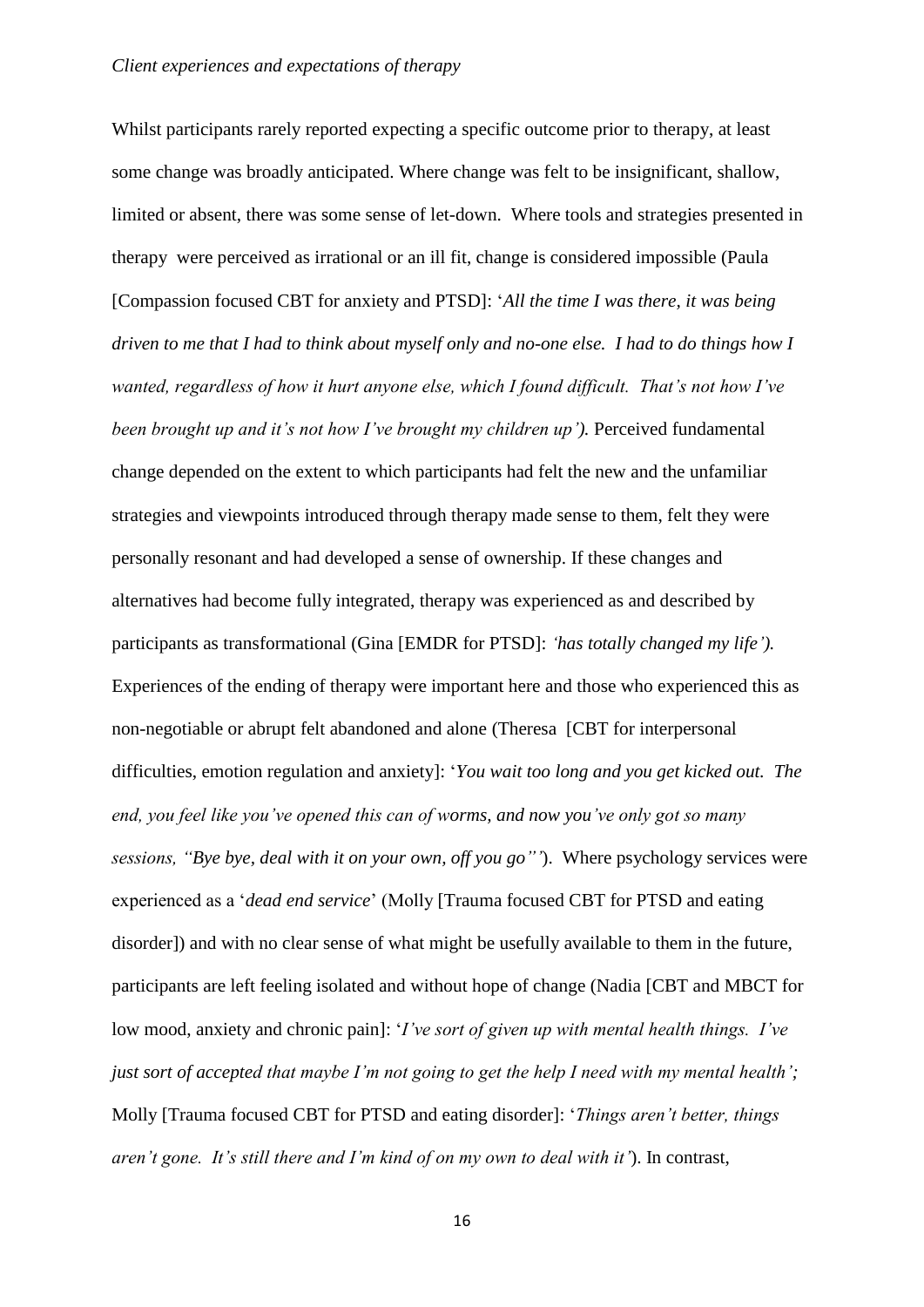participants who reported lasting positive change described having some sense of control over the ending of therapy (e.g. Henry [CBT for anxiety]: '*We did slow down the frequency … so I was able to extend treatment under her which I was happy with because that's what I wanted'*). They additionally reported successfully testing out their own capabilities alongside newly acquired strategies as part of the process of drawing therapy to a close (e.g. Tony [CAT for mixed depression and anxiety]: '*I was ready, it was almost like you take your stabilisers off and off you go'*). Whilst all participants reported a sense of being 'on their own' after therapy, whether or not therapy felt 'finished' was important. Those who felt therapy had been successful did not suggest this 'success' was because they expected to no longer experience any difficulties, or indeed that their presenting problem had necessarily fully dissipated. Rather they described themselves as newly optimistic about their capabilities to manage based on a sense of having acquired and assimilated new approaches and skills that were understood as practical, transferable and credible.

#### **DISCUSSION**

Participants in this study had a range of experiences of psychological therapy, engaging with diverse therapeutic approaches and different therapists. Three core themes in relation to expectations of therapy and experiences of undertaking therapy have been presented. Participants described moving through a collaborative and supported therapy process, from a more passive position at therapy outset to one where they viewed themselves as the agent of change. Participants had not fully anticipated how challenging therapy would be, nor the extent to which the work of therapy would extend beyond therapy sessions. Active engagement and the development of a sense of agency and control were highlighted as essential processes. A therapeutic relationship perceived as warm, personal and genuine and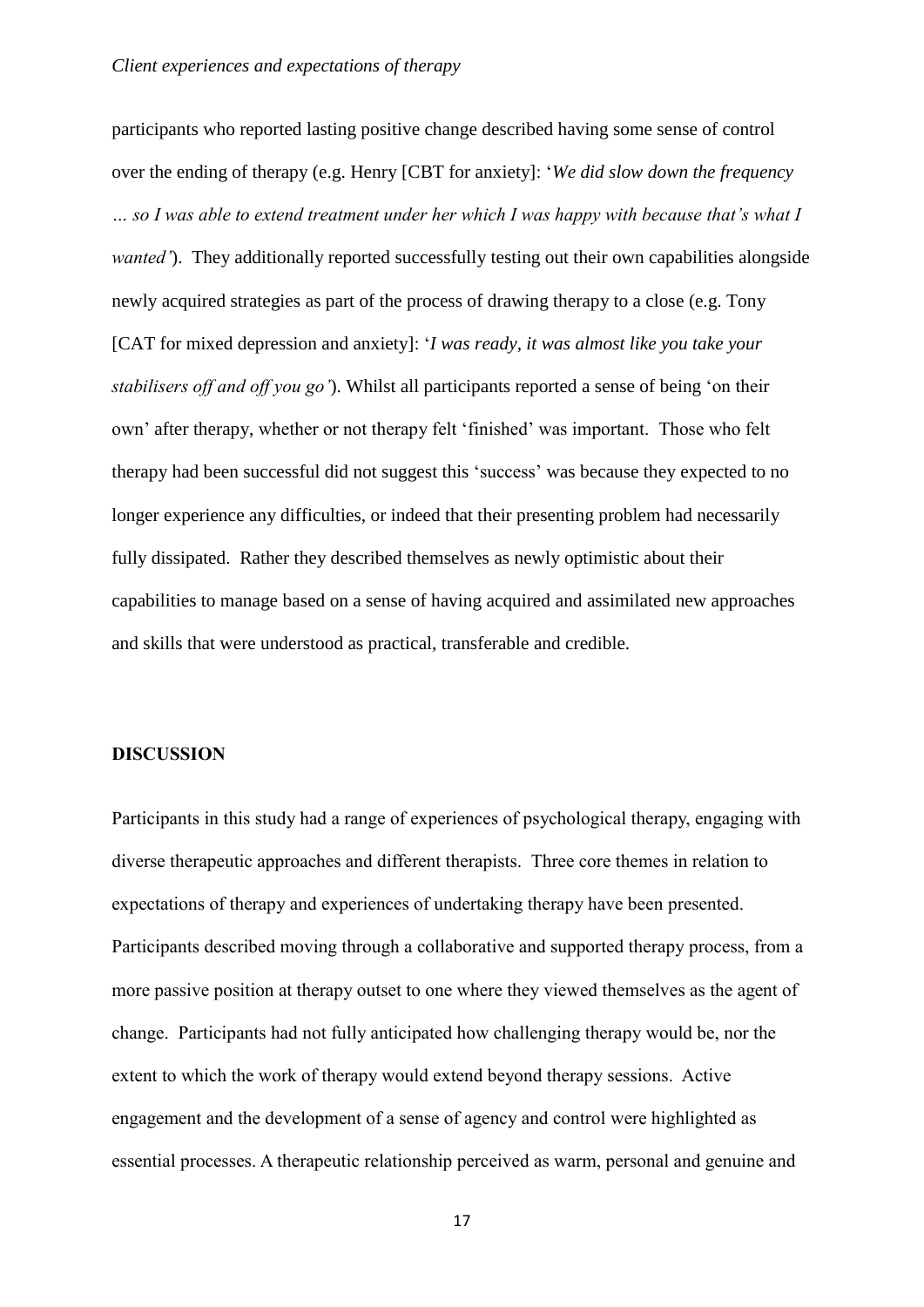the extent to which therapy was perceived as individually tailored were key. The process of developing rapport and negotiating a shared understanding may not be straightforward, but disagreement and challenge were not unwelcome and could be useful. Participants described therapy as a collaborative process within which the therapist offered them an unexpectedly broad range of personally tailored coping strategies, rather than telling them what to do or what was needed. For participants who developed a sense of ownership over these coping strategies, therapy was described as transformational. Taken together, findings highlight the central importance of a sense of ownership, agency and control in therapy. Where participants experienced therapy as standardised and inflexible or perceive a particular hypothesis or approach as being imposed upon them (for example, when therapists were perceived as adhering rigidly to a particular therapeutic orientation or model of working; when service targets for therapy cessation were perceived as outweighing client needs), their experiences of therapy were recalled as less positive.

Our findings support and contribute further to existing work. In a recent meta-analysis of the perspectives of both clients and therapists on the development of a therapeutic alliance (Lavik et al, 2018), clients highlighted the crucial importance of a balance between their therapist's professionalism and personal warmth whilst therapists themselves similarly emphasised the need to appropriately balance technical interventions with interpersonal warmth, including humility. Expectations can change over time, and Petrie and Rief (2019) draw attention to aspects of the therapeutic interaction (empathy, shared decision making, perceived therapist competence) which can change patient expectations and are likely to lead to improved outcomes. Repairs of alliance ruptures are associated with positive outcomes (e.g. Safran et al., 2011), and Theresa's account of receiving a letter from her therapist is a specific example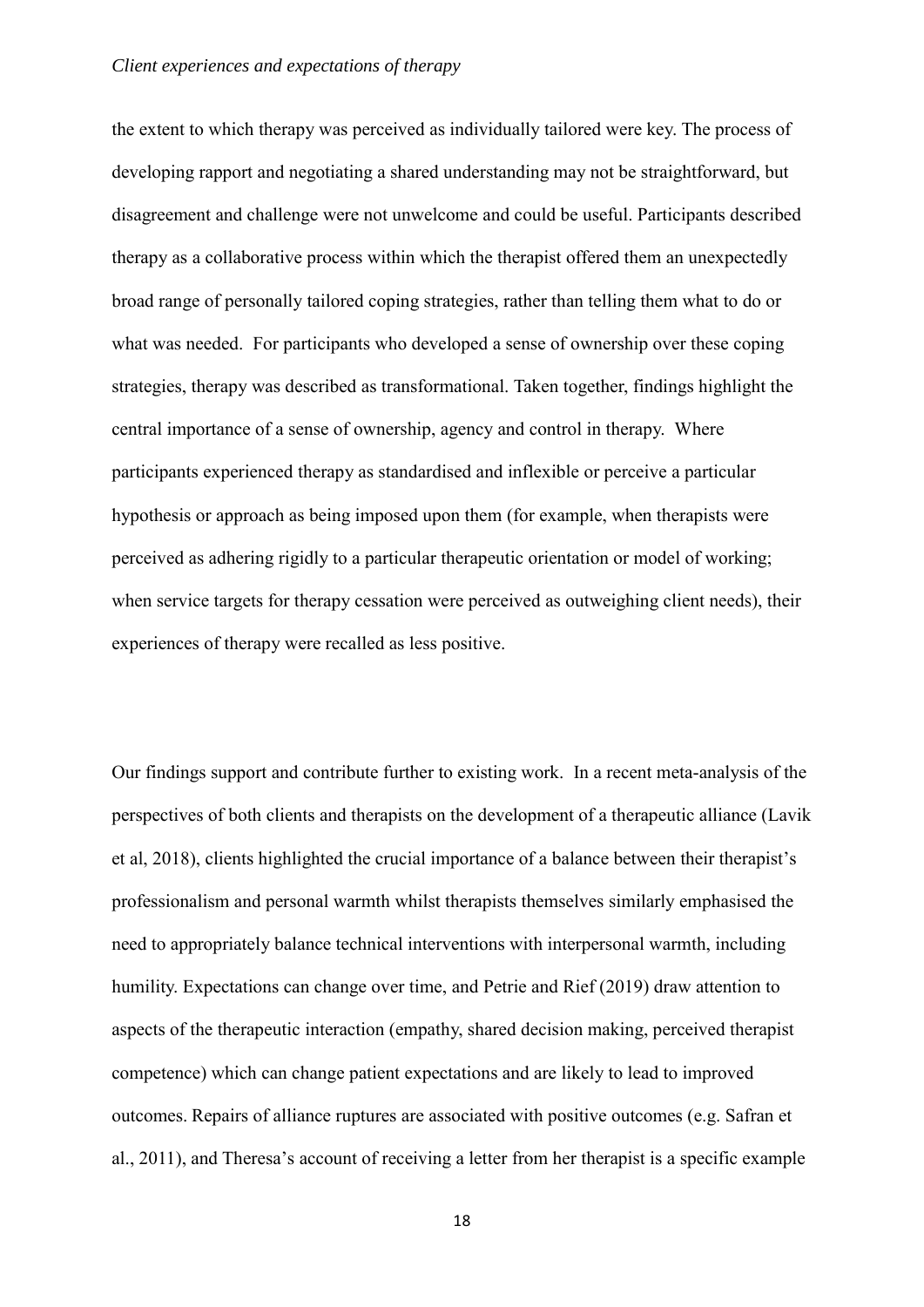of the therapist being able to name and negotiate a potential rupture in the therapeutic relationship in a way that enabled the client to return to therapy. The importance of the client experiencing their role in therapy as active and agentic is similarly in line with the findings of others (Levitt et al, 2016). The contribution of this study is to highlight that, whilst these aspects of client experience may be established in the literature and known to therapists, clients themselves coming into therapy may well not expect or be aware of these aspects of therapy. Inadequate information about therapy is associated with negative experiences of therapy (Crawford et al, 2016), so providing clients with information on these issues prior to therapy may support active engagement and better therapy experiences. Expectations are powerful predictors of outcome, and Rief and Glombiewski (2017) suggest that pre-treatment expectations about both positive and negative effects of interventions should play an important role in treatment planning.

Findings from this study highlight a number of ways in which experiences of therapy were surprising to our participants, and were not part of their pre-therapy expectations. These included: therapy being unexpectedly 'hard work', the likelihood that improvement may not be a linear process, the possibility of (useful) disagreement and challenge as part of the therapeutic relationship and the time it might take to establish this relationship, and the role of the client as the key agent of change (both in therapy and after therapy has ended). Issues around the necessarily time-limited nature of therapy available through NHS services (duration, ending) were also raised as worrying for clients from therapy outset. Providing information on these issues prior to therapy may be useful for clients and support active engagement in therapy. For services which may be moving towards the use of predetermined time-limited packages of therapy, it will be important to consider how such approaches can take into account and address client concerns around length of therapy and therapy being experienced as standardised and inflexible. Peer support is established as useful for people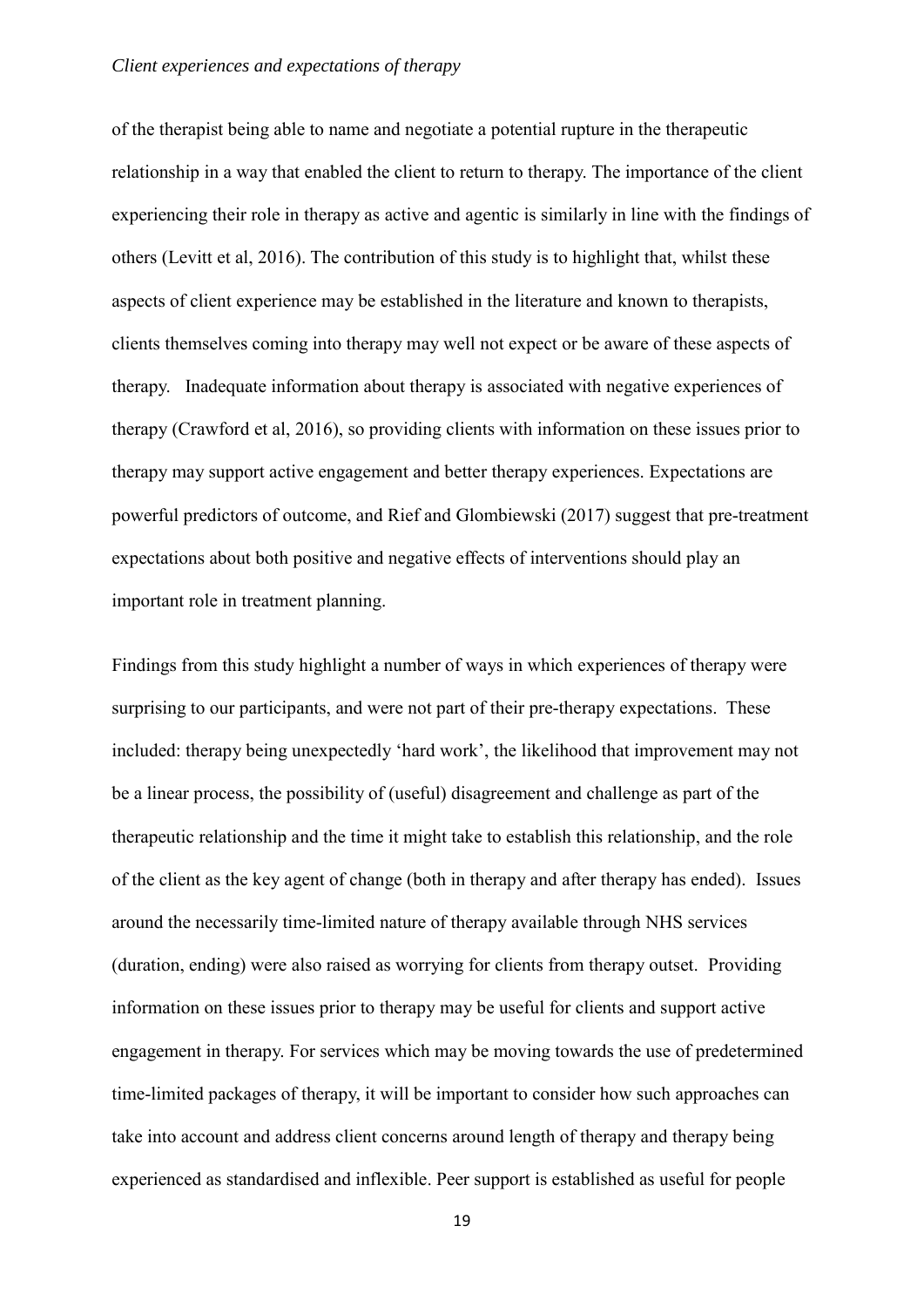experiencing symptoms for which they may seek support from mental health services (e.g. Naslund et al., 2014; Corstens et al., 2014), and incorporating a positive role model to demonstrate treatment effectiveness is a recommended approach to enhance patient expectations prior to treatment in other healthcare intervention settings (Petrie & Rief, 2019). Allowing learning from shared experience through appropriately anonymised previous client accounts might be useful for those about to attend psychological therapy, and was indeed suggested as a potentially useful approach by participants in this study. The efficacy of brief psychological interventions to optimise patient expectations and improve outcomes has been demonstrated in other (surgical) settings (Rief et al, 2017). Future work could usefully explore the potential use of this approach in psychological therapy settings.

An obvious limitation of the present study, in addition to all participants being of white British ethnicity, is its focus only on those who had completed therapy and undertaken planned discharge. Although we recognise the inherent difficulties in undertaking such work, future research needs to elicit the views of individuals who do not undertake or complete therapy, and to include participants from diverse backgrounds. This might assist in the identification of broader factors that impact on expectations as well as therapeutic engagement and outcomes, as previous research suggests social and economic inequalities are pertinent (e.g. Arnow et al, 2007; Bridges, 2015). A further study limitation is existing evidence that research participants are reluctant to criticise therapy or therapists, even when (as in this study) the researcher is independent of the therapy team (Holding et al, 2016). The valuable contribution that 'experts by experience' can make to applied psychology and psychotherapy training programmes has attracted increasing attention over recent years (e.g. Lea et al, 2016), and researchers could usefully think about ways to involve expert clients in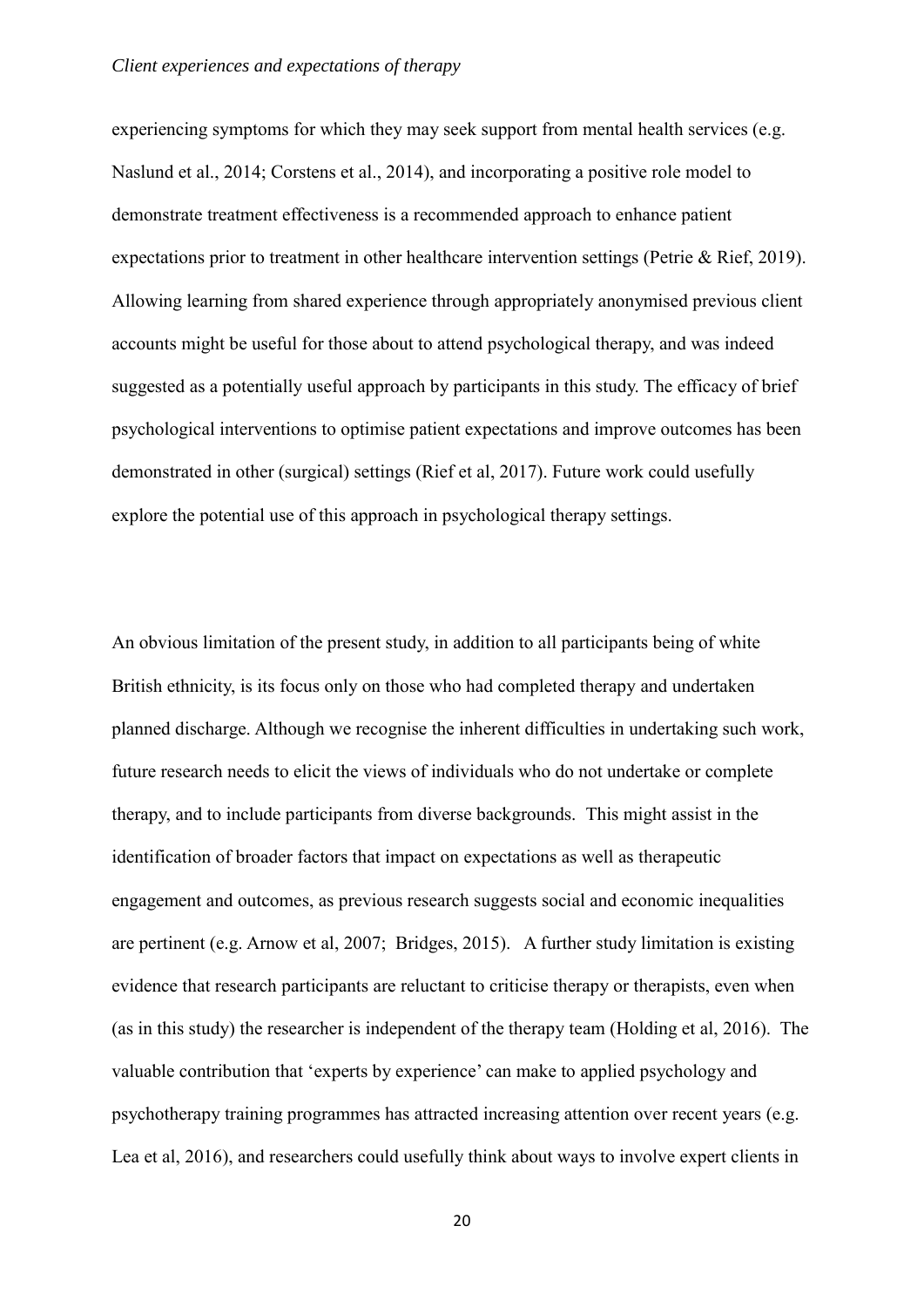research and evaluation activities (for example, client-led interviews) to help elicit balanced accounts of the client perspective of psychological therapy.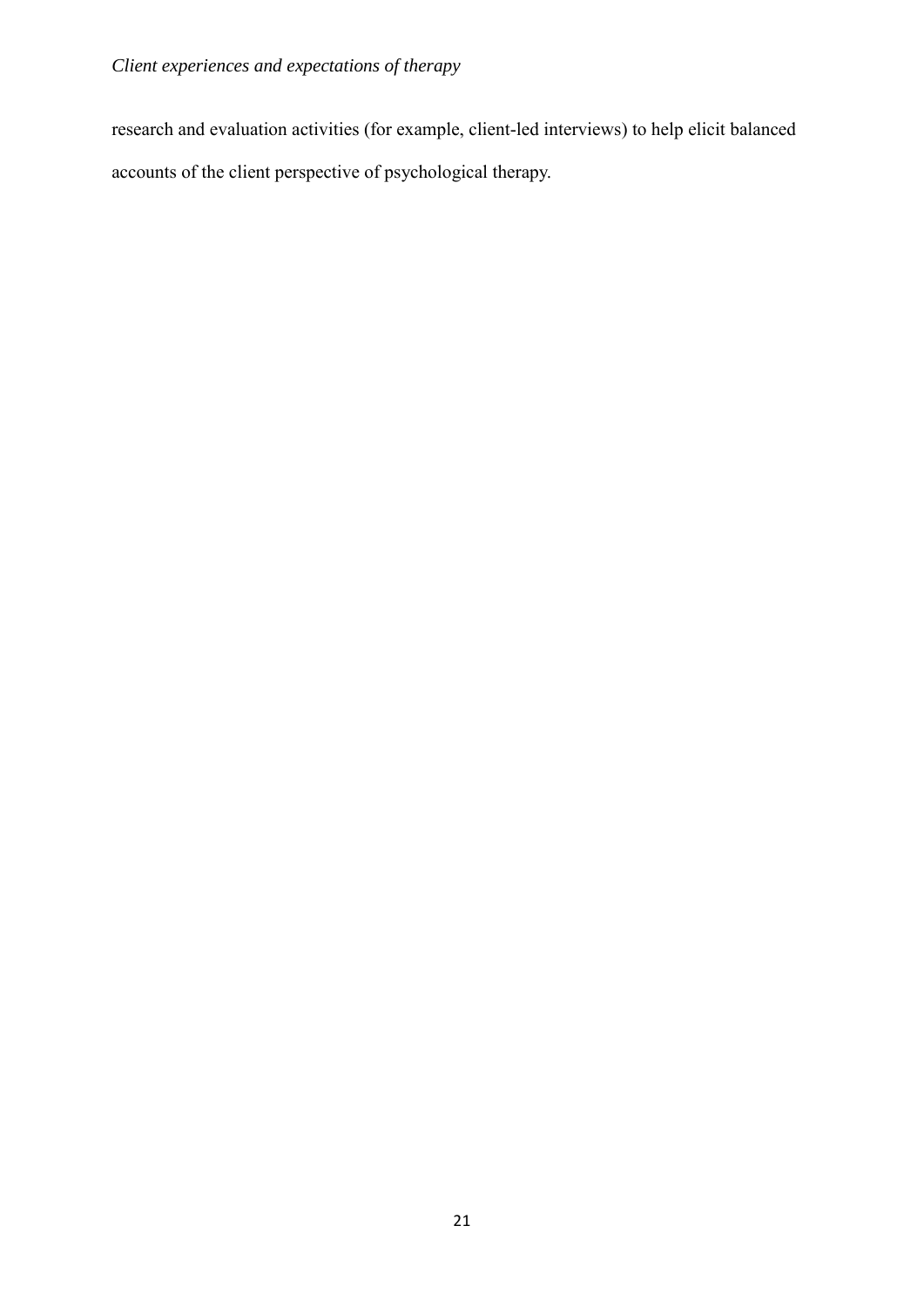#### **References**

Arnow, B.A., Blasey, C., Manber, R., Constantino, M.J., Markowitz, J.C., Klein, D.N., Thase, M.E., Kocsis, J.H., & Rush, A.J. (2007). Dropouts versus completers among chronically depressed outpatients. Journal of Affective Disorders, 97, 197-202.

Bridges, S. (2014). Mental health problems. In Health survey for England 2014. London: Health & Social Care Information Centre. Available at:

<http://healthsurvey.hscic.gov.uk/media/37739/HSE2014-Ch2-Mental-health-problems.pdf>

Brooks, J. and King, N. (2017). Approaches to Qualitative Psychology. In J. Brooks and N.King (Eds), Applied Qualitative Research in Psychology (pp.14-32). London: Palgrave.

Brooks, J., McCluskey, S., Turley, E. and King, N. (2015). The utility of Template Analysis in qualitative psychology research. Qualitative Research in Psychology, 12(2), 202-222.

Bohart, A. C. and Tallman, K. (2010). Clients: The neglected common factor in psychotherapy. In B. L. Duncan, S. D. Miller, B. E. Wampold, and M. A. Hubble (Eds.), The heart and soul of change: Delivering what works in therapy (2nd ed., pp. 83–111). Washington, DC: American Psychological Association.

Constantino, M. J. (2012). Believing is seeing: An evolving research program on patients' psychotherapy expectations. Psychotherapy Research, 22, 127-138.

Constantino, M. J., Ametrano, R. M. and Greenberg, R. P. (2012). Clinician interventions and participant characteristics that foster adaptive patient expectations for psychotherapy and psychotherapeutic change. Psychotherapy, 49, 557-569.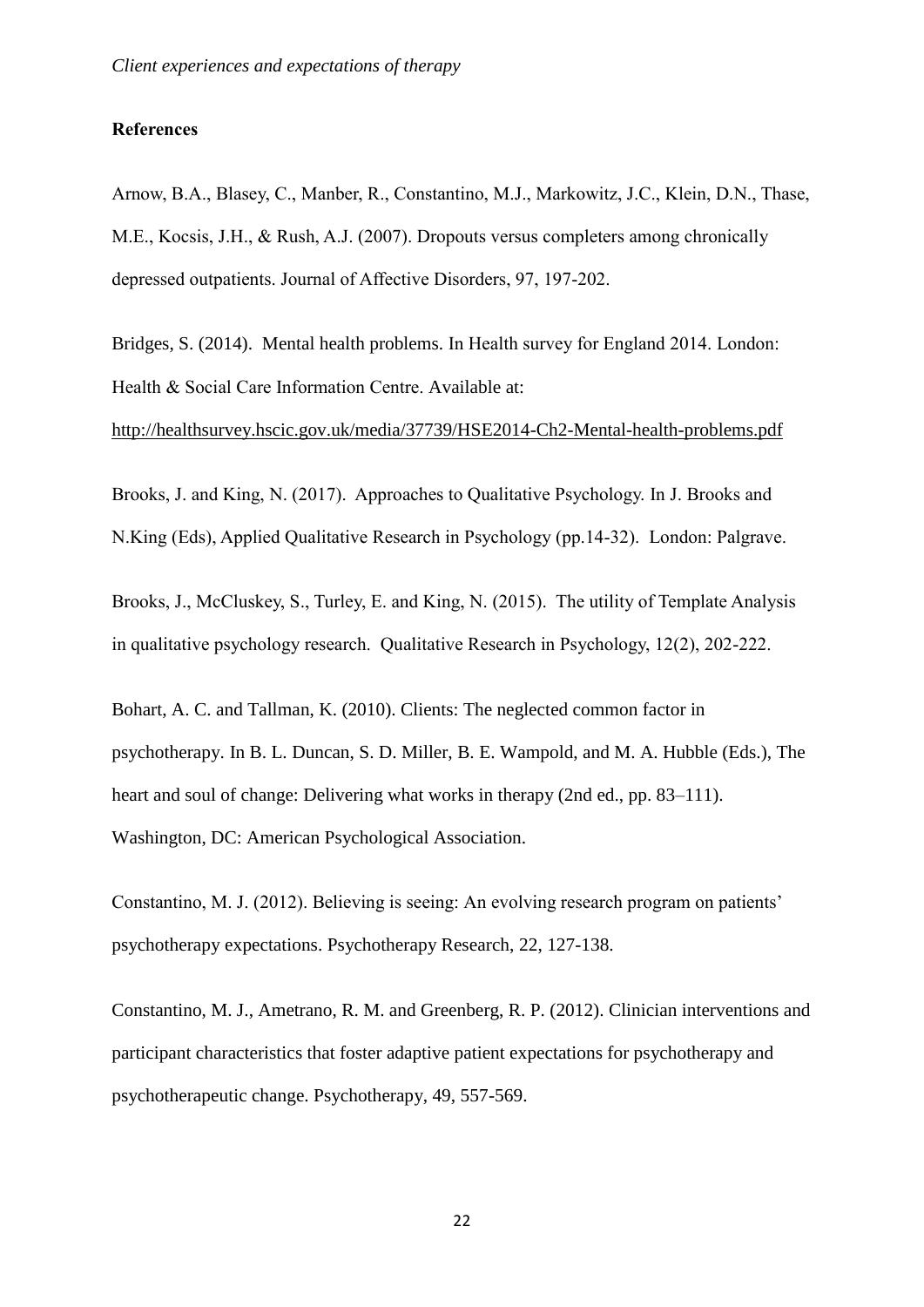Corstens, D., Longden, E., McCarthy-Jones, S., Waddingham, R. and Thomas, N. (2014). Emerging perspectives from the Hearing Voices movement: Implications for research and practice. Schizophrenia Bulletin, 40(suppl.4), S285-S294.

Crawford, M.J., Thana, L., Farquharson, L., Palmer, L., Hancock, E., Bassett, P., Clarke, J. and Parry, G.D. (2016). Patient experience of negative effects of psychological treatment: results of a national survey. The British Journal of Psychiatry, 208, 260–265

Gordon, R. (2012). Where oh where are the clients? The use of client factors in counselling psychology. Counselling Psychology Review, 27, 8–17.

Healthcare Quality Improvement Partnership/ College Centre for Quality Improvement (2013). Second Round of the National Audit of Psychological Therapies for Anxiety and Depression (NAPT) National Report November 2013. Retrieved from Royal College of Psychiatrists Website*:* http://www.rcpsych.ac.uk/pdf/NAPT second round National report website 28-11-13v2.pdf

Holding, J.C., Gregg, L. and Haddock, G. (2016). Individuals' experiences and opinions of psychological therapies for psychosis: A narrative review. Clinical Psychology Review, 43, 142-161.

King, N. and Brooks, J.M. (2017). Template Analysis for Business and Management Students. London: Sage.

Lavik, K.O., Froysa, H., Brattebo, K.F., McLeod, J. and Moltu, C. (2018). The first sessions of psychotherapy: a qualitative meta-analysis of alliance formation processes. Journal of Psychotherapy Integration, 28(3), 348-366.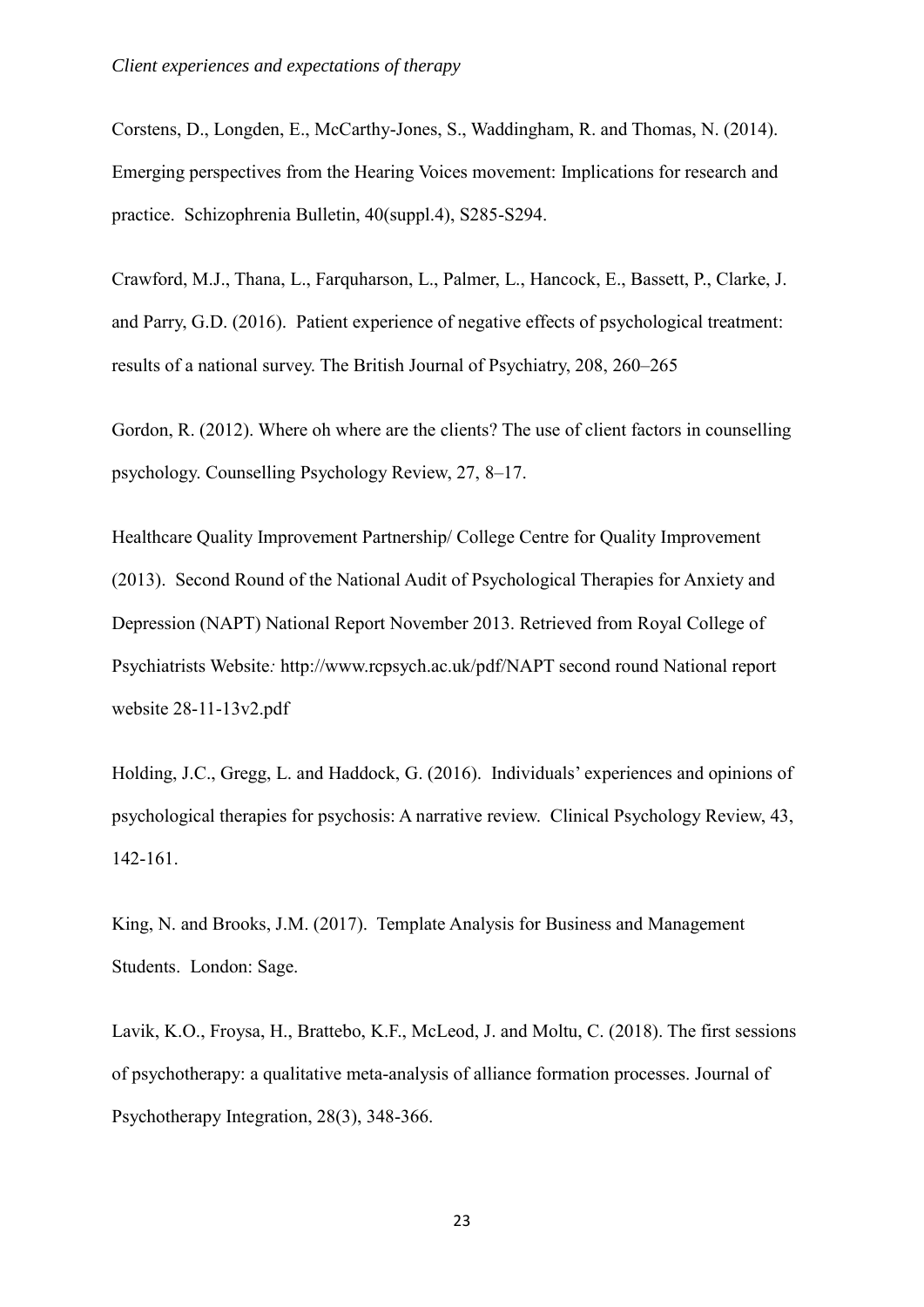Lea, L., Holttum, S., Cooke, A. and Riley, L. (2016). Aims for service user involvement in mental health training: staying human. Journal of Mental Health Training, [Education](https://www.scopus.com/sourceid/21100205991?origin=recordpage) and [Practice,](https://www.scopus.com/sourceid/21100205991?origin=recordpage) 11(4), 208-219.

Levitt, H.M., Pomerville, A. and Surace, F.I. (2016). A Qualitative Meta-Analysis Examining Clients' Experiences of Psychotherapy: A New Agenda. Psychological Bulletin, 142(8), 801– 808.

Naslund, J.A., Grande, S.W, Aschbrenner, K.A. and Elwyn, G (2014). Naturally Occurring Peer Support through Social Media: The Experiences of Individuals with Severe Mental Illness Using YouTube. PlosONE, 9(10), e110171.

Safran, JD., Muran, J.C., and Eubanks-Carter, C. (2011). Repairing alliance ruptures. Psychotherapy, 48(1), 80-87.

Scott, J. and Young, A. H. (2016). Psychotherapies should be assessed for both benefit and harm. The British Journal of Psychiatry, 208, 208–209.

Swift, J.K. and Greenberg, R.P. (2012). Premature discontinuation in adult psychotherapy: A meta-analysis. Journal of Consulting and Clinical Psychology, 80(4), 547-559.

Wampold, B. E. (2001). The great psychotherapy debate: Models, methods, and findings. Mahwah, NJ: Erlbaum Publishers.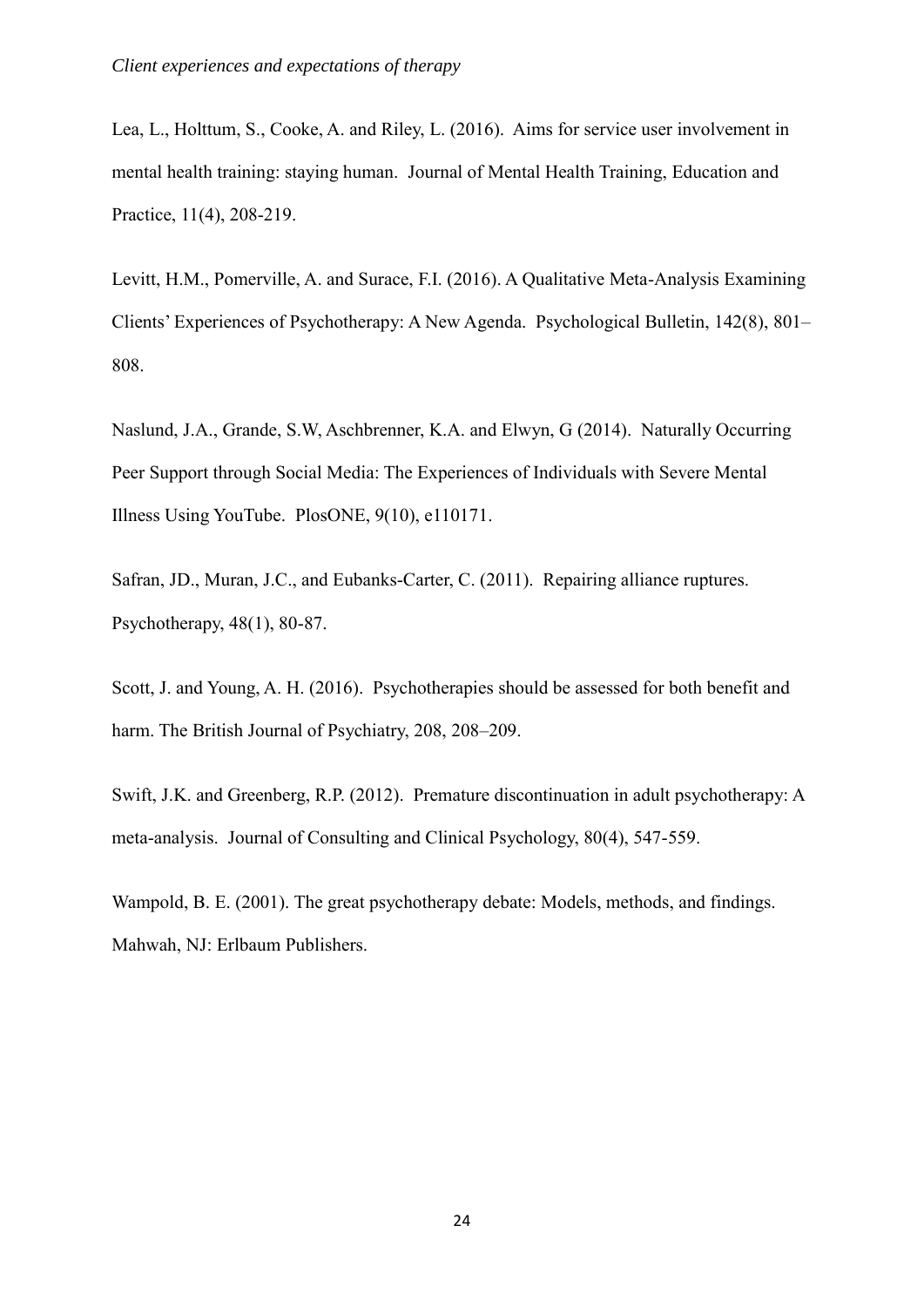## **Table 1: Participant details**

| Participant    | Name    | Age | Gender                    | <b>Presenting</b>                                                      | <b>Type of therapy</b>                | Number of |
|----------------|---------|-----|---------------------------|------------------------------------------------------------------------|---------------------------------------|-----------|
| number         |         |     |                           | problem                                                                |                                       | sessions  |
| $\mathbf{1}$   | Molly   | 30  | $\overline{F}$            | PTSD and<br>eating<br>disorder                                         | Trauma focused<br><b>CBT</b>          | 37        |
| $\overline{2}$ | Nadia   | 28  | $\overline{F}$            | Low mood,<br>anxiety and<br>chronic pain                               | CBT and MBCT                          | 20        |
| 3              | Tony    | 46  | M                         | Mixed<br>depression<br>and anxiety                                     | <b>CAT</b>                            | 16        |
| $\overline{4}$ | Julia   | 61  | $\overline{F}$            | Dysthymia<br>and PTSD                                                  | <b>EMDR</b>                           | 9         |
| 5              | Theresa | 54  | $\overline{F}$            | Interpersonal<br>difficulties,<br>emotion<br>regulation and<br>anxiety | <b>CBT</b>                            | 20        |
| 6              | Henry   | 48  | M                         | Anxiety                                                                | <b>CBT</b>                            | 18        |
| $\overline{7}$ | Alice   | 57  | $\overline{F}$            | Emotion<br>regulation and<br>complex<br><b>PTSD</b>                    | EMDR and<br>compassion<br>focused CBT | 29        |
| 8              | Wendy   | 50  | $\boldsymbol{\mathrm{F}}$ | Eating<br>disorder and<br><b>PTSD</b>                                  | CAT and CBT                           | 15        |
| 9              | Gina    | 68  | $\boldsymbol{\mathrm{F}}$ | <b>PTSD</b>                                                            | <b>EMDR</b>                           | 39        |
| 10             | Paula   | 59  | $\boldsymbol{\mathrm{F}}$ | Anxiety and<br><b>PTSD</b>                                             | Compassion<br>focused CBT             | 20        |